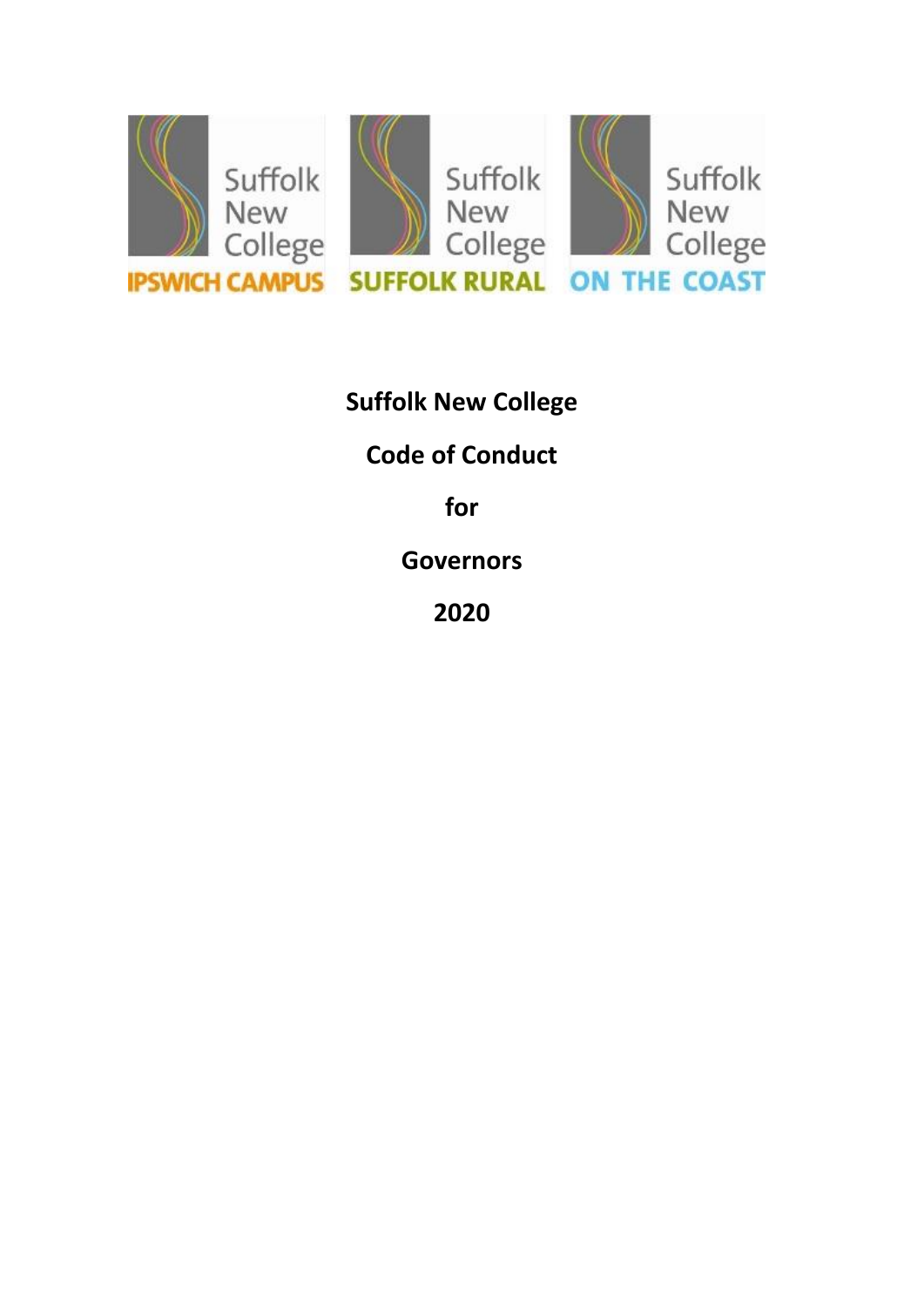# **Contents**

- INTRODUCTION
- INTERPRETATION
- AIMS AND VALUES
- DUTIES
- STATUTORY ACCOUNTABILITY
- STRTATEGIC AIMS
- SKILL, CARE AND DILIGENCE
- POWERS
- CONFLICTS OF INTEREST
- COLLECTIVE RESPONSIBILITY
- OPENNESS AND CONFIDENTIALITY
- COMPLAINTS
- ATTENDANCE AT MEETINGS
- GOVERNANCE DEVELOPMENT

## **SCHEDULES**

LIST OF SOURCE DOCUMENTS

#### **APPENDICES**

- THE SEVEN PRINCIPLES OF PUBLIC LIFE
- SIX CORE PRINCIPLES OF GOOD GOVERNANCE
- SUMMARY OF MAIN RESPONSIBILITIES OF CORPORATION MEMBERS UNDER THE ARTICLES OF GOVERNMENT
- SUMMARY OF MAIN RESPONSIBILITIES OF THE PRINCIPAL UNDER THE ARTICLES OF GOVERNMENT
- SUMMARY OF MAIN PROVISIONS OF THE FINANCIAL MEMORANDUM WITH THE SKILLS FUNDING AGENCY
- SUMMARY OF THE STATUTORY POWERS OF THE CORPORATION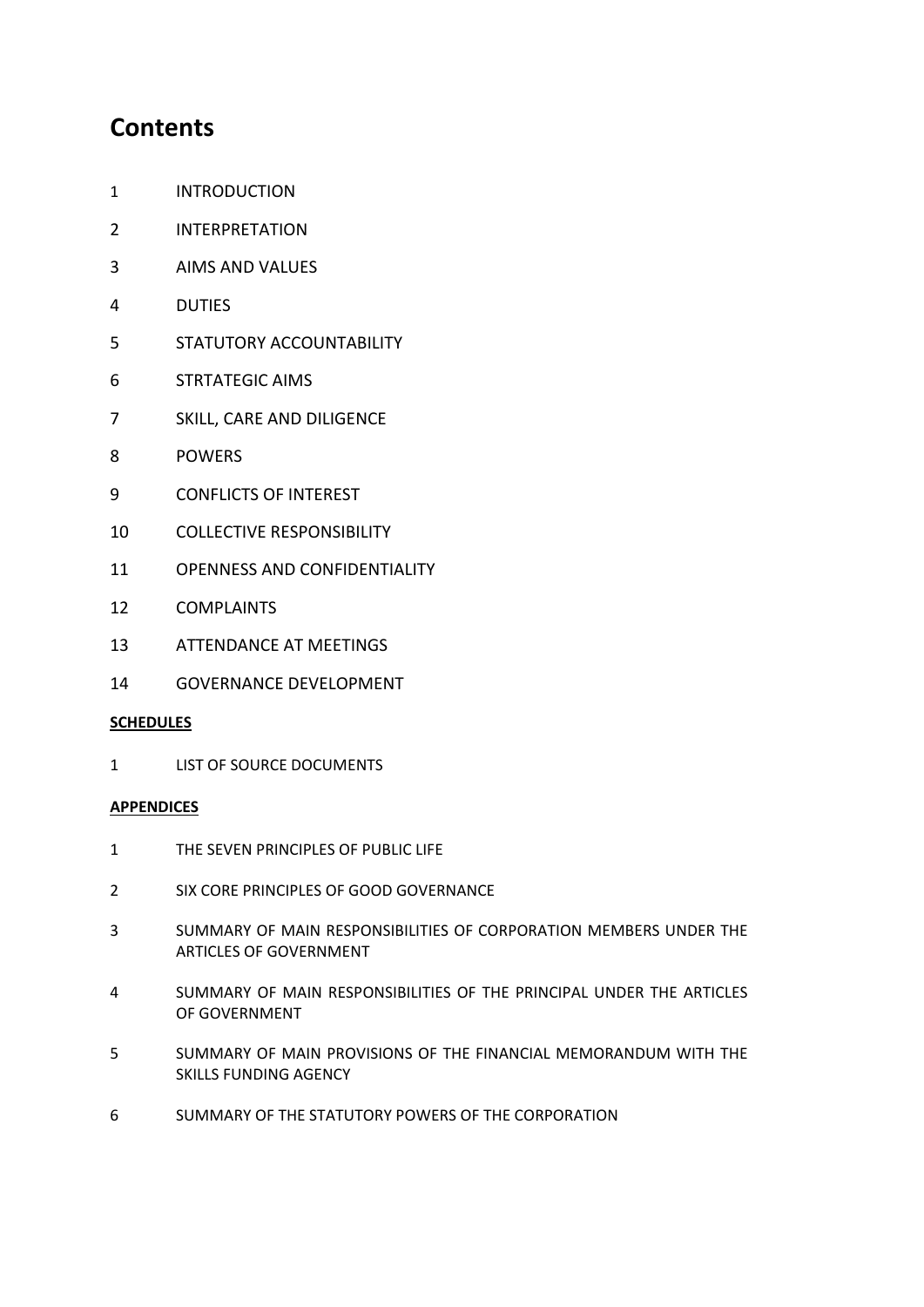## **COLLEGE CODE OF CONDUCT FOR CORPORATION MEMBERS**

#### **Made by the Suffolk New College Corporation on September 2013 and revised July 2020**

#### 1. **INTRODUCTION**

- 1.1 This Code is intended as a guide, to indicate the standards of conduct and accountability which are expected of Corporation Members, to enable them to understand their legal and ethical duties and to assist them both in carrying out those duties and in their relationship with the Corporation and Principal as the Chief Executive. This Code therefore is aimed at promoting effective, well informed and accountable college governance, and is not intended to be a definitive or authoritative statement of the law or good practice.
- 1.2 Governors serving as members of the Corporation are volunteers there to represent the interests of the local community and business in particular and public interest in general. Governors serving as members of the Corporation are not paid and give their services free of charge. The Corporation together with the Principal constitutes the highest level of decision making in the College, having overall responsibility for the strategic direction and financial health of the institution. They are responsible for determining what education and training the College will provide and the strategy for delivering it. They also lead the drive for improved standards in teaching, learning and assessment by ensuring good control systems and challenging areas for improvement. Governors act as 'representatives' for the College.

## 1.3 **Role Description**

- 1.3.1 To comply with the provision of the following documents as they apply to the role of members of the Corporation
	- Instruments and Articles of Government;
	- Financial Memorandum;
	- Corporation Code of Conduct:
	- Nolan Principles of Public Life of selflessness, integrity, objectivity, accountability, openness, honesty and leadership;
	- College financial regulations and financial procedures;
	- Code of Good Governance.
- 1.3.2 To act in the best interests of the Corporation and the College principally by directing and overseeing strategic development.
- 1.3.3 To support decisions of the Corporation and Committees of the Corporation once they have been reached on the basis of collective responsibility even though Members may have spoken against a proposal during the debate at a meeting.
- 1.3.4 To give priority to attending meetings of the Corporation and the appropriate Committees of the Corporation.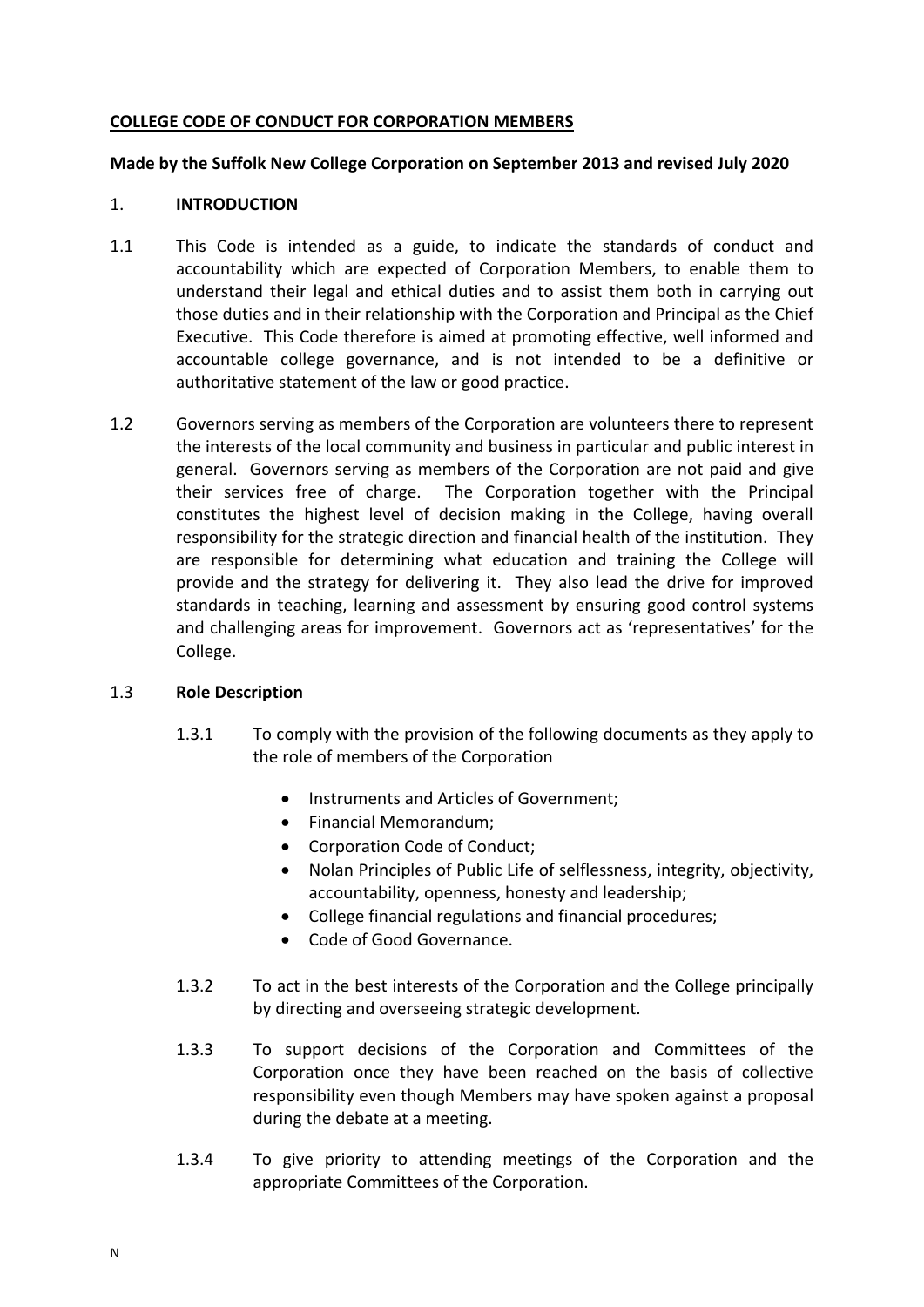- 1.3.5 To attend College events (such as link visits to areas of the College, student awards presentations and open evenings/days) so as to gain an appreciation of the work of the College and to meet students and staff.
- 1.3.6 To participate in training and briefing events in order to enhance contribution to the Corporation.
- 1.3.7 To understand that members of the Corporation have no individual powers. This means, for example, that statements may only be made on behalf of the Corporation by those authorised to do so.
- 1.4 As a governor you will be committed to lifelong learning and to the role of Suffolk New College as a leading supplier of further and adult education, aiming to be widely respected for the quality of its courses, the opportunities provided for students and the skills of its staff.

## 1.5 **As a member of the Corporation you will:**

- 1.5.1 determine the educational character and mission of the College and to ensure that there are effective means of monitoring whether the College management is fulfilling its mission;
- 1.5.2 ensure the solvency of the College and safe guarding of its assets;
- 1.5.3 approve annual estimates of income and expenditure;
- 1.5.4 oversee the appointment, grading, suspension, dismissal and determination of pay and conditions of service of senior staff;
- 1.5.5 be willing and able to promote the equality and diversity policy adopted by the Corporation;
- 1.5.6 be able to attend meetings of the Corporation given that these usually start at 1600 hours.

## 1.6 **Specific Characteristics**

- 1.6.1 To have good communication skills, and an ability to work productively with colleagues both in large meetings and in a small committee environment;
- 1.6.2 To have capacity to absorb detailed written material and an ability to evaluate issues that require decisions of the Corporation;
- 1.6.3 To be able to advance the College's interests amongst its stake holders and to develop local and wider links;
- 1.6.4 To be committed to College policies and strategies and have an appreciation of the culture and values of the College;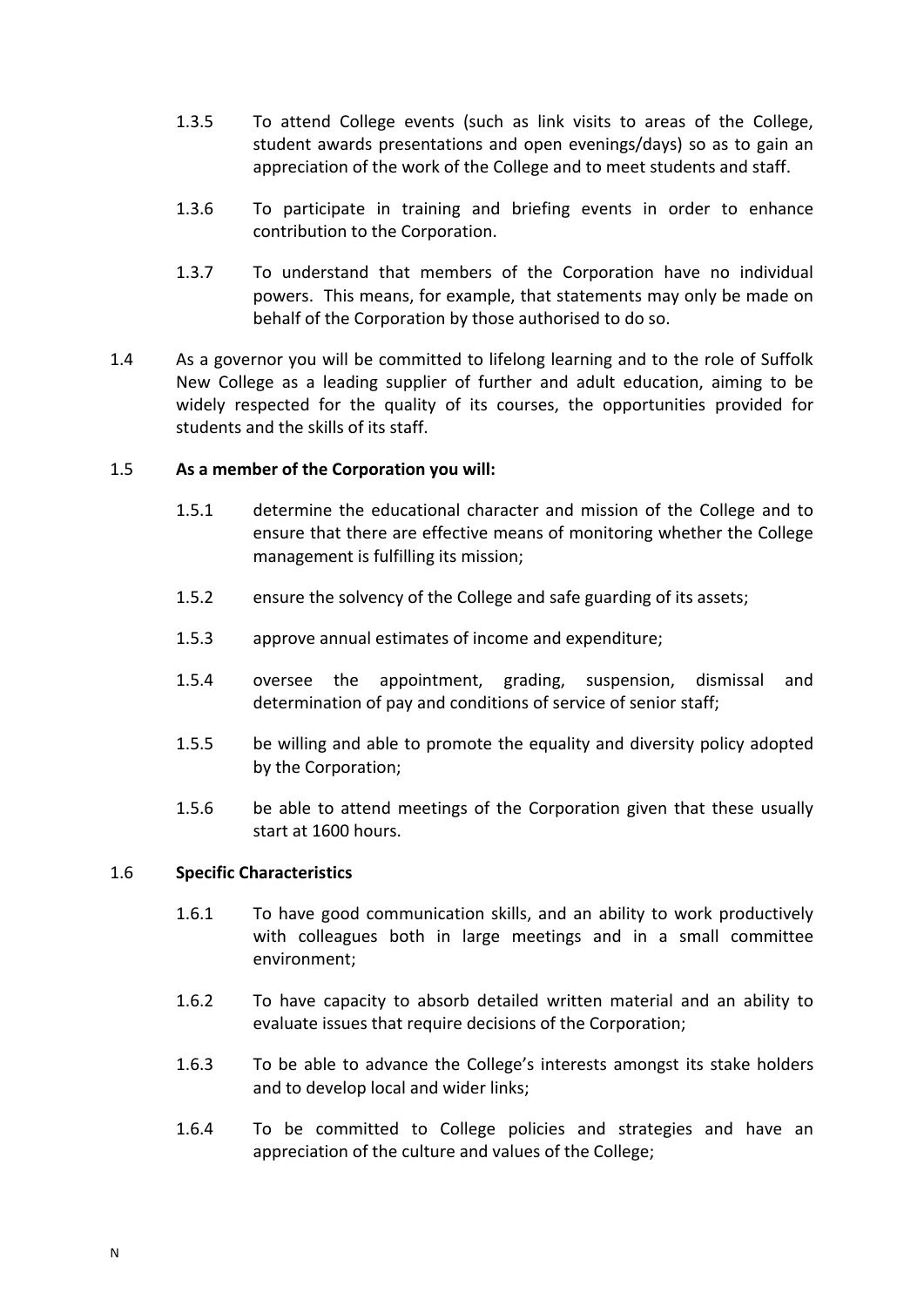- 1.6.5 To be able to recognise and to respect confidential and sensitive issues.
- 1.6.6 To have experience in one or more of the following areas:
	- Management
	- Finance/Accounting
	- Education
	- Industry
	- Science, Technology, Engineering & Maths (STEM)
	- Human Resources
	- Estates
	- Media and Public Relations
- 1.7 If a Corporation Member is in doubt about the provisions of this Code or any of the source documents, the Clerk should be consulted and, if necessary, professional advice should be obtained. However, ultimate responsibility for the appropriateness of conduct as a Corporation Member of the College and for any act or omission in that capacity rests with the individual Corporation Member.
- 1.8 This Code applies to every committee or working party of the Corporation and to every subsidiary company or joint venture of the College to which Corporation Members may be appointed.
- 1.9 By accepting appointment to the Corporation, each Corporation Member agrees to accept the provisions of this Code.
- 1.10 Each Corporation Member by accepting the provisions of this Code agrees that any breach of the Code by them may lead to the termination of their appointment as a Member in accordance with clause [10] of the Corporation's Instrument and Articles of Government.

## 2. **INTERPRETATION**

2.1 For purposes of this Code words importing one gender import any gender and all other definitions have the same meanings as given in the College's Instrument and Articles of Government.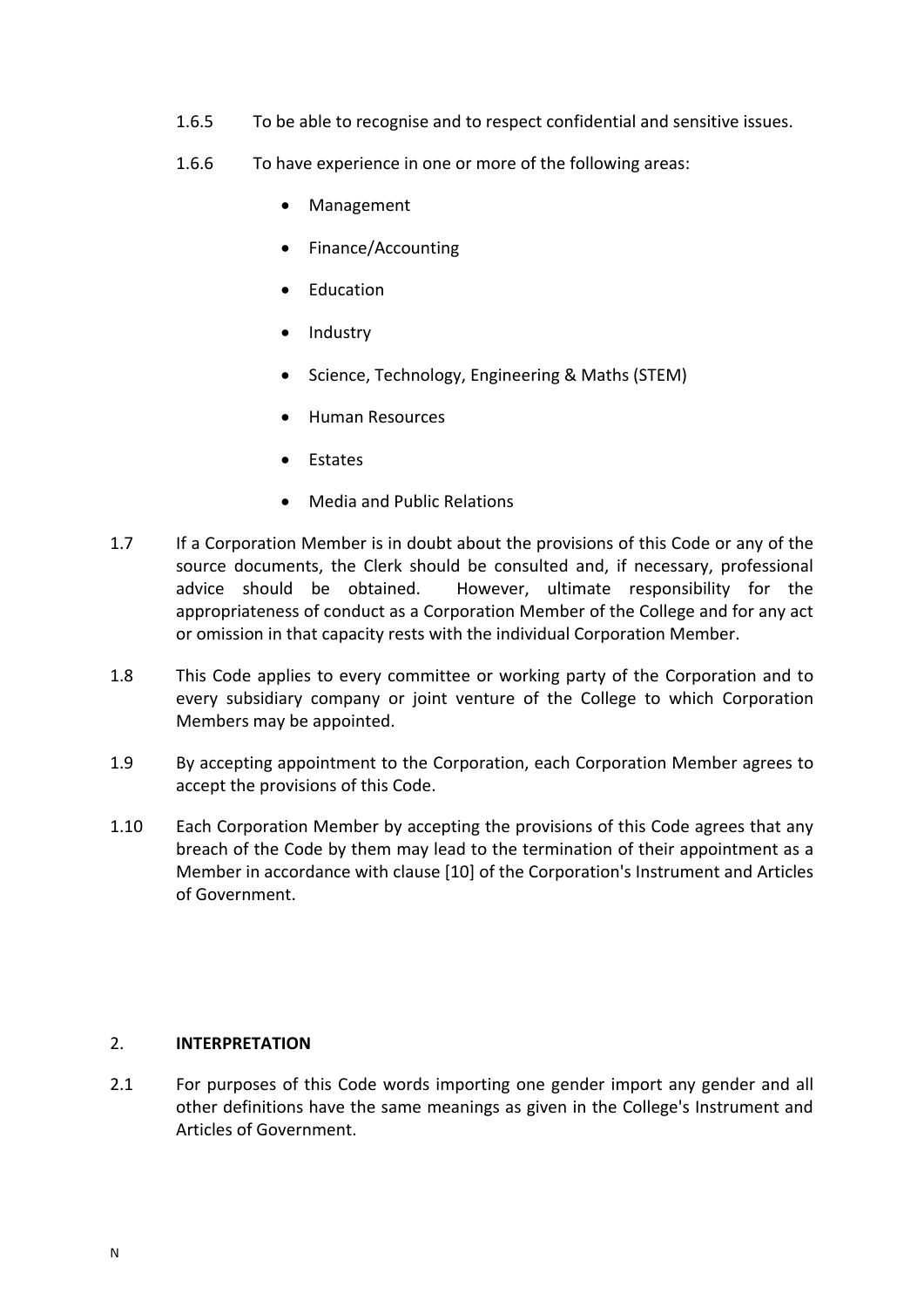| <b>Code of Good Governance</b> | the Code of Good Governance for English<br>Colleges issued by the AoC (Association of<br>Colleges) Governors' Council in March 2015, as<br>updated January 2019;                                                                       |
|--------------------------------|----------------------------------------------------------------------------------------------------------------------------------------------------------------------------------------------------------------------------------------|
| <b>College</b>                 | Suffolk new College                                                                                                                                                                                                                    |
| <b>College Core Values</b>     | those Core Values set out under Strategic Aims<br>Values set out in 3.1                                                                                                                                                                |
| Corporation                    | the college corporation which was established<br>and designated by the Secretary of State for the<br>purpose of conducting the College;                                                                                                |
| <b>Corporation Member</b>      | "Chair", "Principal" and "Clerk"<br>mean<br>respectively the Member of the Corporation of<br>the College, the Chair of the Corporation, the<br>Principal/Chief Executive of the College and the<br>Clerk of the Corporation.           |
| <b>DfE</b>                     | The Department for Education is a department<br>of Her Majesty's Government responsible for<br>child protection, education, apprenticeships and<br>wider skills in England.                                                            |
| <b>ESFA</b>                    | the Education and Skills Funding Agency or any<br>successor body                                                                                                                                                                       |
| <b>Secretary of State</b>      | the Secretary of State for Business, Innovation<br>and Skills                                                                                                                                                                          |
| <b>Foundation Code</b>         | the English Colleges' Foundation Code issued by<br>the Association of Colleges in November 2011;                                                                                                                                       |
| <b>LEP</b>                     | the LEPs are non-statutory partnerships between<br>the public sector (mainly local authorities) and<br>the private sector. There are 39 LEPs across<br>England and their aim is to promote economic<br>growth and jobs in local areas. |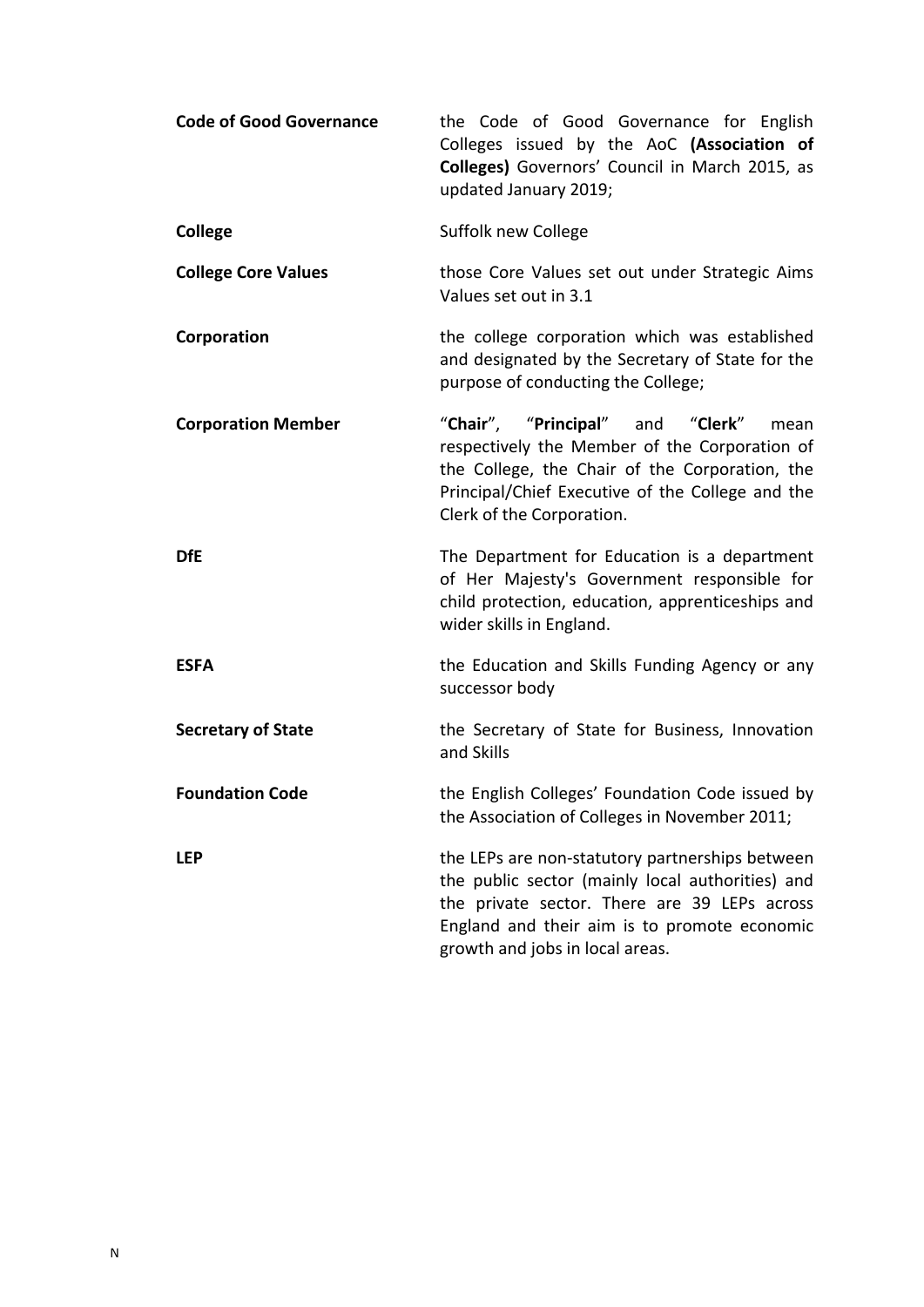#### 3. **AIMS AND VALUES**

#### 3.1 **Strategic Aims (29 September 2016)**

To provide high quality teaching and learning and gain recognition as an excellent innovative provider.

To promote and respond to the student voice, whilst raising aspirations to gain high level qualifications.

To promote health and well-being to provide safe and supportive environment for students and staff.

To promote and embed inclusion, equality and diversity and to combat disadvantage.

To work closely and actively with employers so that the student experience is enhanced.

To secure and celebrate positive destinations or further academic progression for all students.

To respond positively to stakeholder priorities, targets and initiatives.

To play an active major role in the community, economically, socially and culturally.

To be a great place to work and learn.

To achieve our aims within budget and to seek to gain greater diversification of income.

To demonstrate excellent leadership and business acumen at all levels.

- 3.2 The Strategic Aims, together with the Strategic Focus Areas of the College agreed by the Corporation, seek to encapsulate the core purposes and aims of the College. Corporation Members should have due regard to these purposes and aims when conducting the business of the Corporation and considering the activities and proposed activities of the College.
- 3.3 The Corporation recognises its obligations to all those with whom it and/or the College have dealings, including students, employees, suppliers, other educational institutions and the wider community. In particular, the Corporation is committed to:
	- 3.3.1 having close regard to the voice of the learner;
	- 3.3.2 combating any discrimination within the College on the grounds of the characteristics protected by the Equality Act 2010 ("the 2010 Act") and promoting equality in accordance with its duty under the 2010 Act;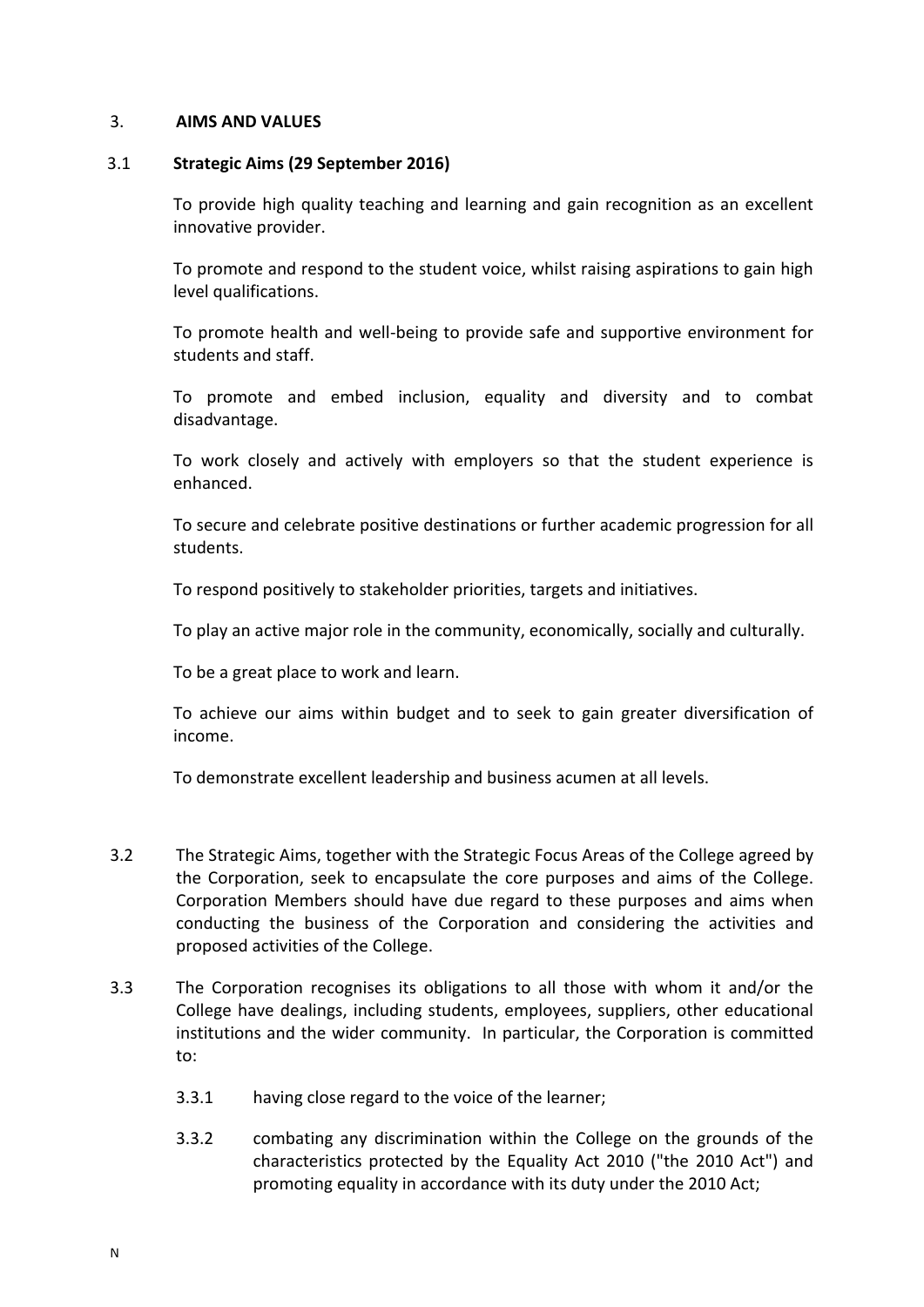- 3.3.3 upholding the principles set out in the College's Student Handbook, copies of which are available from the Clerk; and
- 3.3.4 engaging with the community which the College serves in order to understand and meet its needs in accordance with the College's Single Equality Scheme and the College Equality and Diversity Policy**<sup>1</sup>** ; and
- 3.3.5 observing its duty under the Education (No.2) Act 1986 to take reasonable steps to ensure freedom of speech**<sup>2</sup>** for members of the College community and visiting speakers and its duty under the Counter Terrorism and Security Act 2015 to have regard to the need, when exercising its functions, to prevent people from being drawn into terrorism**<sup>3</sup>** .
- 3.4 The Corporation is also committed to ensuring that it conducts its business in accordance with the highest ethical standards as set out in more detail in this Code.

## 4. **DUTIES**

- 4.1 Corporation Members are in the position of charity trustees and as such owe a fiduciary duty to the College. This means that they should show it the highest loyalty and act in good faith in its best interests. Each Corporation Member should act honestly, diligently and (subject to the provisions appearing in clause [10](#page-15-0) of this Code relating to collective responsibility) independently. The actions of Corporation Members should promote and protect the good reputation of the College and the trust and confidence of those with whom it deals.
- 4.2 Decisions taken by Corporation Members at meetings of the Corporation and its committees must not be for any improper purpose or personal motive. Decisions taken must always be for the benefit of the College, its students and staff and other users of the College and must be taken with a view to safeguarding public funds. Accordingly, Corporation Members must not be bound in their speaking and voting by mandates given to them by other bodies or persons (including the bodies that elected them).
- 4.3 Corporation Members must observe the provisions of the College's Instrument and Articles of Government and in particular the duty to give immediate notice to the Clerk should they become disqualified from continuing to hold office and also the responsibilities given to the Corporation by the College's Articles of Government. Those responsibilities, including a list of "reserved" responsibilities which are so important that they must not be delegated, are set out in Appendix [3.](#page-20-0)
- 4.4 Corporation Members should comply with the Standing Orders and terms of reference of the Corporation and its committees to ensure that the Corporation conducts itself in an orderly, fair, open and transparent manner. Corporation

<sup>-</sup>**<sup>1</sup>** On this point see *A Dynamic Nucleus, Colleges at the heart of local communities*, the Final Report of the Independent Commission on Colleges in their Communities, November 2011.

**<sup>2</sup>** On freedom of speech see the College's Code of Practice on freedom of speech.

**<sup>3</sup>** On this point see the statutory guidance issued by the Home Office on compliance with the duty in s.26 of the Counter Terrorism and Security Act 2015 last updated April 2019:<https://www.gov.uk/government/publications/prevent-duty-guidance>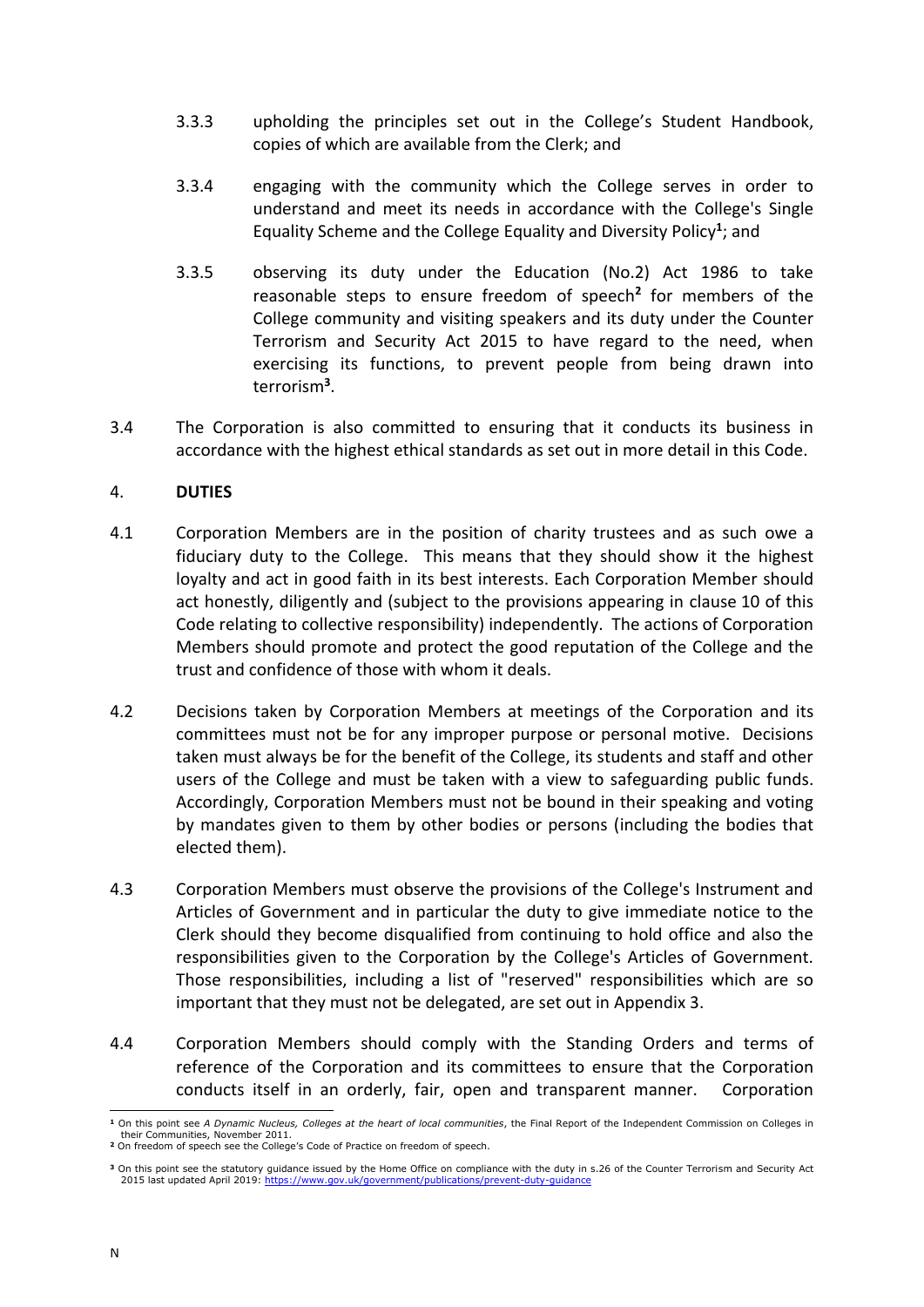Members must keep those Standing Orders and Terms of Reference under periodic review.

- 4.5 Corporation Members should also have regard to the different, but complementary, responsibilities given to the Principal as the College's Chief Executive. The responsibilities given to the Principal by the College's Articles of Government are set out in Appendix 4. Whereas it is the Corporation's function to decide strategic policy and overall direction and to monitor the performance of the Principal and any other senior post holders, it is the Principal's role to implement the Corporation's decisions, and to manage the College's affairs within the budgets and framework fixed by the Corporation. Corporation Members should work together so that the Corporation and the Principal as Chief Executive perform their respective roles effectively.
- 4.6 Corporation Members should refer to the Clerk for advice relating to the governance functions which are set out in Appendix 4 and have regard to the Clerk's independent advisory role.

## 5. **STATUTORY ACCOUNTABILITY**

- 5.1 Corporation Members are collectively responsible for observing the duties set out in the Conditions of Funding Agreement which the College has entered into with the ESFA as a condition of receiving public funds. A brief summary of the ESFA's funding framework is set out in. Appendix [5.](#page-23-0)
- 5.2 Although the ESFA is the main provider of funds to the College, Governors should note that they are also responsible for the proper use of income derived from other sources, such as the Office for Students (OfS) and the European Union (EU) and for the control and monitoring of expenditure of such income, in order to meet the requirements of the relevant funding body and public audit. Where funding is received directly from OfS the College will have a funding agreement with OfS, as set out in the OfS's terms and conditions of funding for Further Education and Sixth Form Colleges, which sets out the basis on which such funding is provided. Where OfS funding is received indirectly via a collaboration with an OfS funded institution such funding will be subject to obligations contained in the memorandum of cooperation between the College and that institution.
- 5.3 As accounting officer for the ESFA, its Chief Executive is directly responsible and accountable to Parliament for ensuring that the uses to which the ESFA puts its funds are consistent with the purposes for which the funds were given and comply with the conditions attached to them. The Group Principal as accounting officer for the College, is also directly responsible and accountable to Parliament, through the Committee of Public Accounts, for the effective stewardship by the College of public funds. The Group Principal may be required to appear before the Committee of Public Accounts, alongside the ESFA's Chief Executive, to give an account of the use made by the College of such funds. The Corporation is accountable to Parliament for ensuring the financial health of the College, and to the Courts for ensuring that the College is conducted in accordance with the Education Acts and the general law.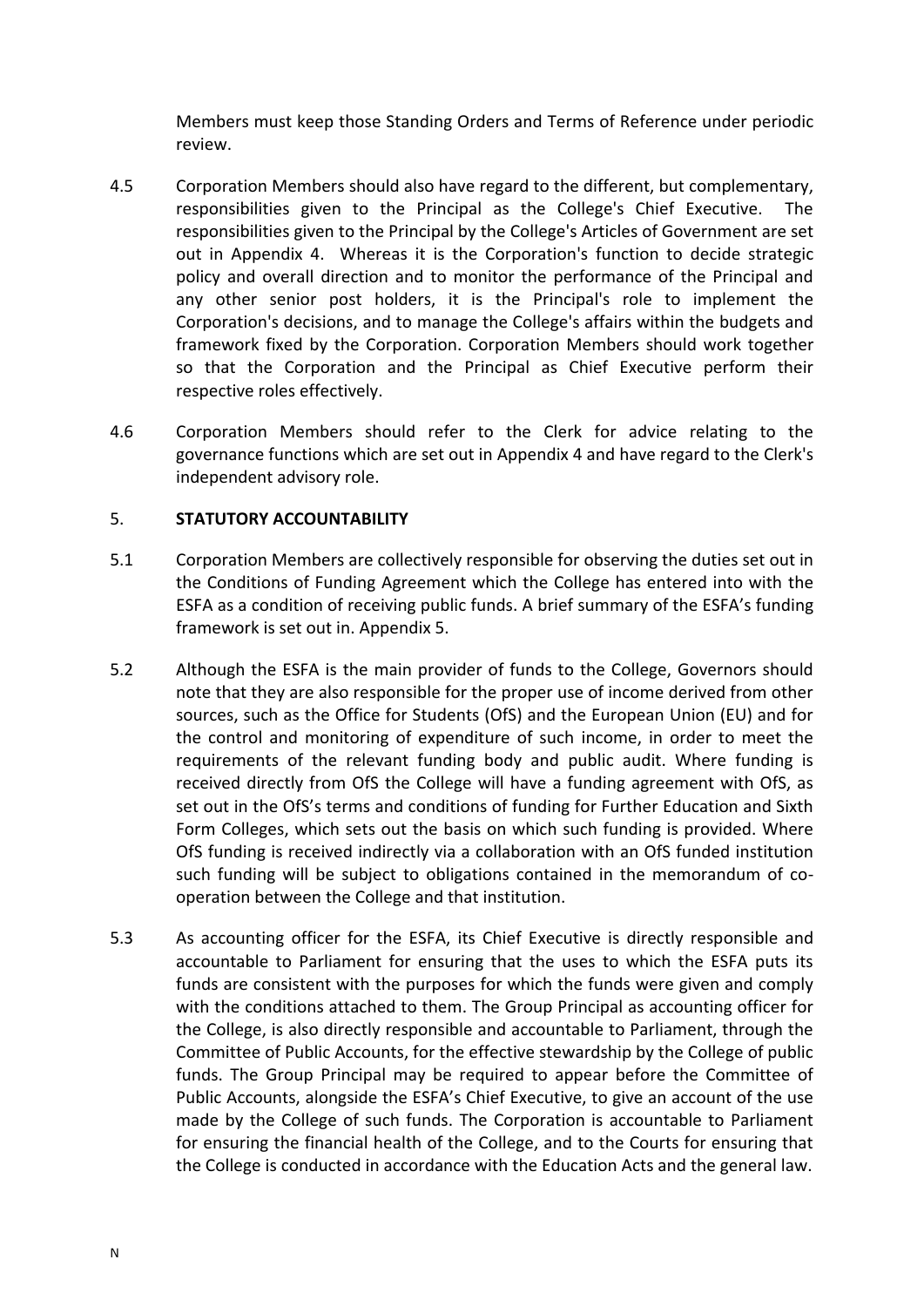## 6. **PUBLIC SERVICE VALUES**

Although further education corporations are classified as part of the private not for profit sector for government accounting purposes, they remain public bodies in many legal contexts. In particular, public service values are at the heart of the further education service. High standards of personal and corporate conduct, based on the principles set out in Appendix [1](#page-16-0) and of this Code, and the recognition that students and other users of the College's services come first, are a requirement of being a Corporation Member, and should underpin all decisions taken by the Corporation.

## 7. **SKILL, CARE AND DILIGENCE**

A Corporation Member should in all his or her work for the College exercise such skill as he or she possesses, and such care and diligence as would be expected from a reasonable person in the circumstances. This will be particularly relevant when Corporation Members act as agents of the College, for example, when functions are delegated to a committee of the Corporation or to the Chair. Corporation Members should be careful to act within the terms of reference of any committees on which they serve.

## 8. **POWERS**

Corporation Members are responsible for taking decisions which are within the powers given to the Corporation by Parliament under sections 18 and 19 of the Further and Higher Education Act 1992, as amended. A summary of those powers is set out in Appendix 3. If a Corporation Member thinks that the Corporation is likely to exceed its powers by taking a particular decision, he or she should immediately refer the matter to the Clerk for advice.

## 9. **CONFLICTS OF INTEREST**

- 9.1 Like other persons who owe a fiduciary duty, Corporation Members should seek to avoid putting themselves in a position where there is a conflict (actual or potential) between their personal interests and their duties to the Corporation. They should not allow any conflict of interest to arise which might interfere with the exercise of their independent judgement.
- 9.2 Corporation Members are reminded that under the College's Instrument of Government [and its policy on Conflicts of Interest] and the general law they must disclose to the Corporation any direct or indirect financial interest they have, or may have, in the supply of work to the College or the supply of goods for the purposes of the College, or in any contract or proposed contract concerning the College, or in any other matter relating to the College or any other interest of a type specified by the Corporation in any matter relating to the College, or any duty which is material and which conflicts or may conflict with the interests of the Corporation.
- <span id="page-9-0"></span>9.3 If an interest of any kind (including an interest of a spouse, partner or business associate of a Corporation Member or of a close relative of the Corporation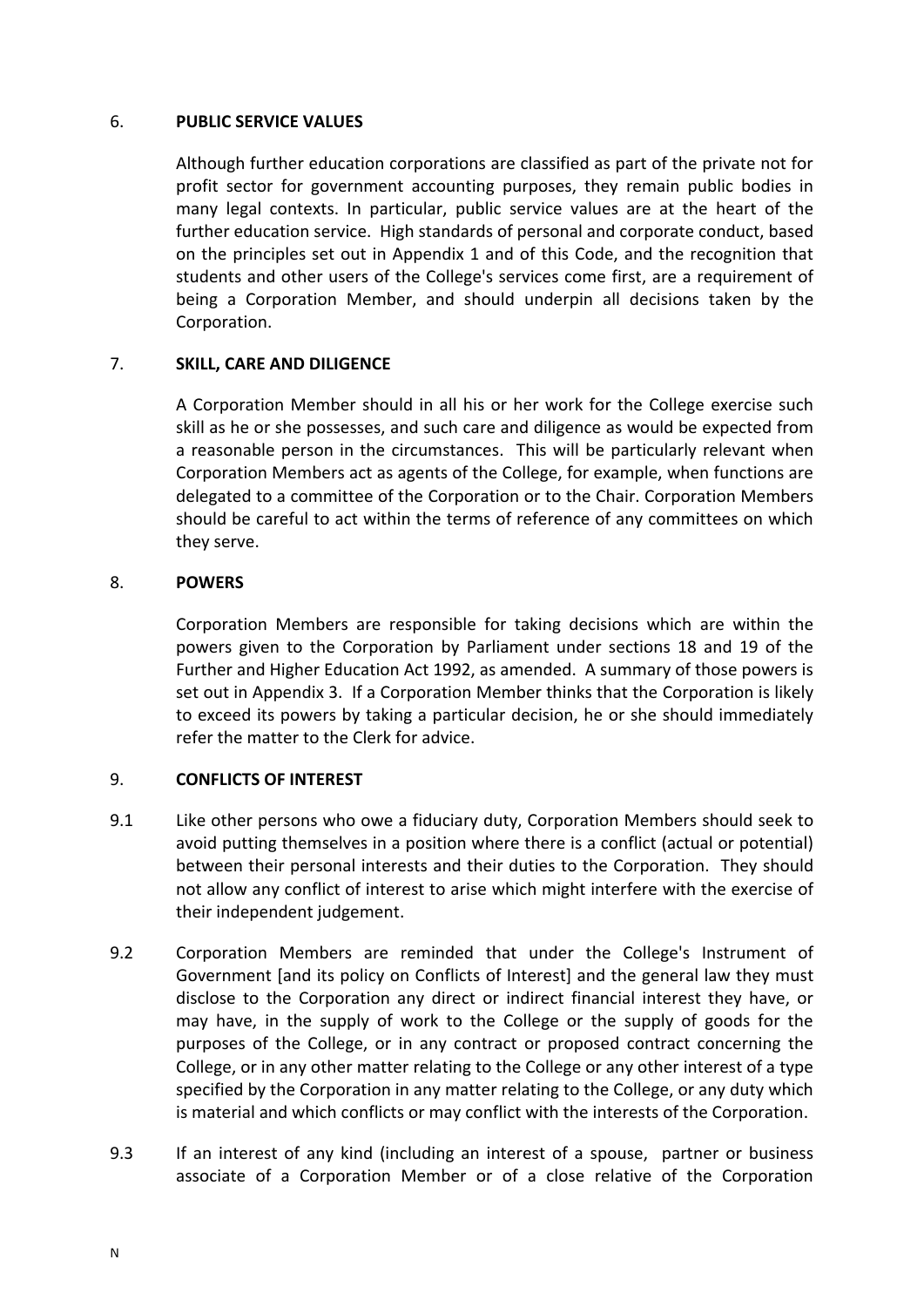Member or his or her spouse, partner or business associate) is likely or would, if publicly known, be perceived as being likely to interfere with the exercise of a Corporation Member's independent judgement, then:-

- 9.3.1 the interest, financial or otherwise, should be reported to the Clerk;
- 9.3.2 the nature and extent of the interest should be fully disclosed to the Corporation before the matter giving rise to the interest is considered;
- 9.3.3 if the Corporation Member concerned is present at a meeting of the Corporation, or any of its committees, at which such supply, contract or other matter constituting the interest is to be considered, he or she should:-
	- 9.3.3.1 not take part in the consideration or vote on any question with respect to it and shall not be counted in the quorum for that meeting; and
	- 9.3.3.2 withdraw from that Corporation or committee meeting where required to do so by a majority of the Members of the Corporation or committee present at the meeting.
- 9.4 For the purposes of clause [9.3](#page-9-0) "close relative" includes but is not limited to a father, mother, brother, sister, child, grandchild and step-father/mother/ brother/sister/child.
- <span id="page-10-0"></span>9.5 Where it is proposed that the Corporation should grant a member a financial interest (such as a contract for the supply of goods or services) the Corporation must observe the requirements of the Charities Act 2011. The Corporation may wish to take legal advice before granting such an interest to a member.
- 9.6 Corporation Members must not receive gifts, hospitality or benefits of any kind from a third party which might be in breach of the Bribery Act 2010 and the College's anti-bribery policy [and the College's policy on receiving gifts] or be seen to compromise their personal judgement or integrity. Any offer or receipt of such gifts, hospitality or benefits should immediately be reported to the Clerk.
- 9.7 The Clerk will maintain a Register of Corporation Members Interests which will be open for public inspection. Corporation Members must disclose routinely to the Corporation all business interests, financial or otherwise, which they or persons associated with them may have, and the Clerk will enter such interests on the Register. Corporation Members must give sufficient details to allow the nature of the interests to be understood by enquirers. Corporation Members should inform the Clerk whenever their circumstances change and interests are acquired or lost. In deciding whether an interest should be disclosed, Corporation Members should have regard to the meaning given to "interest" in clauses [9.3](#page-9-0) and [9.5](#page-10-0) of this Code.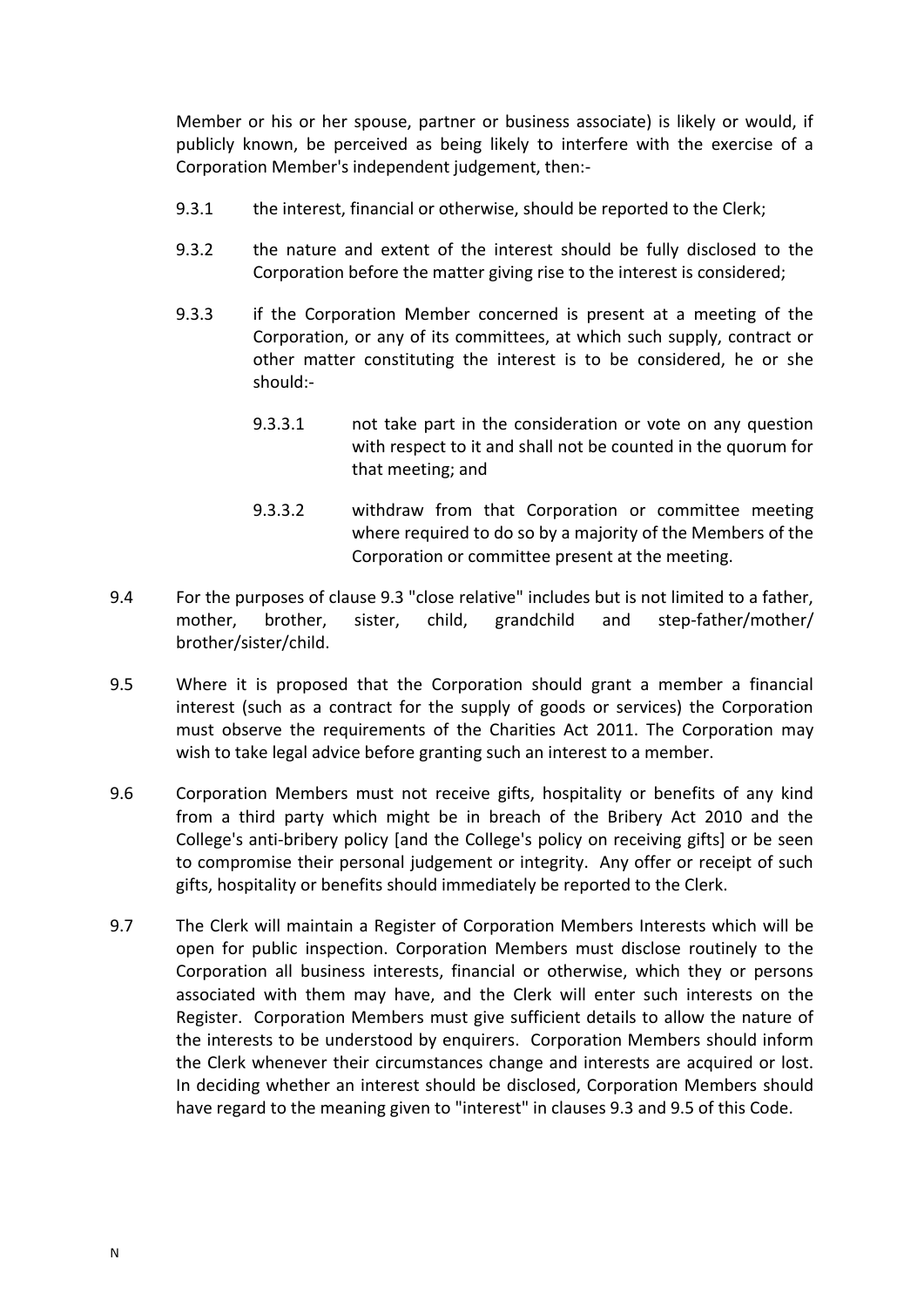#### 10. **COLLECTIVE RESPONSIBILITY**

- 10.1 The Corporation operates by Corporation Members taking majority decisions in a corporate manner at quorate meetings, including meetings held by telephone or video-conference and by alternative methods such as written resolutions, in all cases as provided for in the Instrument and Articles. Therefore, a decision of the Corporation, even when it is not unanimous, is a decision taken by the Corporation Members collectively and each individual Corporation Member has a duty to stand by it, whether or not he or she was present at the meeting of the Corporation when the decision was taken.
- 10.2 If a Corporation Member disagrees with a decision taken by the Corporation, his or her first duty is to have any disagreement discussed and minuted. If the Corporation Member strongly disagrees, he or she should consult the Chair and, if necessary, then raise the matter with the Corporation when it next meets. If no meeting is scheduled, the Corporation Member should refer to the power of the Chair or of any five Corporation Members under the College's Instrument of Government to call a special meeting and, if appropriate, exercise it, requesting the Clerk to circulate the Corporation Member's views in advance to the other Corporation Members. Alternatively, as a final resort, the Corporation Member may decide to offer his or her resignation from office, after consulting the Chair.

#### 11. **OPENNESS AND CONFIDENTIALITY**

- 11.1 Because of the Corporation's public accountability and the importance of conducting its business openly and transparently, Corporation Members should ensure that, as a general principle, students and staff of the College have free access to information about the proceedings of the Corporation. Accordingly, agendas, minutes and other papers relating to meetings of the Corporation are normally available for public inspection when they have been approved for publication by the Chair.
- 11.2 There will be occasions when the record of discussions and decisions will not be made available for public inspection; e.g., when the Corporation considers sensitive issues or named individuals and for other good reasons. Such excluded items will be kept in a confidential folder by the Clerk and will be circulated in confidence to Members save for those Members who have a conflicting interest in the particular sensitive matter. Some confidential items are likely to be of a sensitive nature for a certain period of time only (for example information relating to a proposed commercial transaction or collaboration with another institution). The Corporation should specify how long such items should be treated as confidential or, if this is not possible, such items should be regularly reviewed to consider whether the confidential status should be removed or whether the public interest in disclosure outweighs that confidential status and the item made available for public inspection. Members must also consider the personal data that is contained within the excluded items in accordance with the Corporation's obligations under the General Data Protection Regulation 2016 and the Data Protection Act 2018 ("Data Protection Laws") and whether or not disclosure of that personal data would be in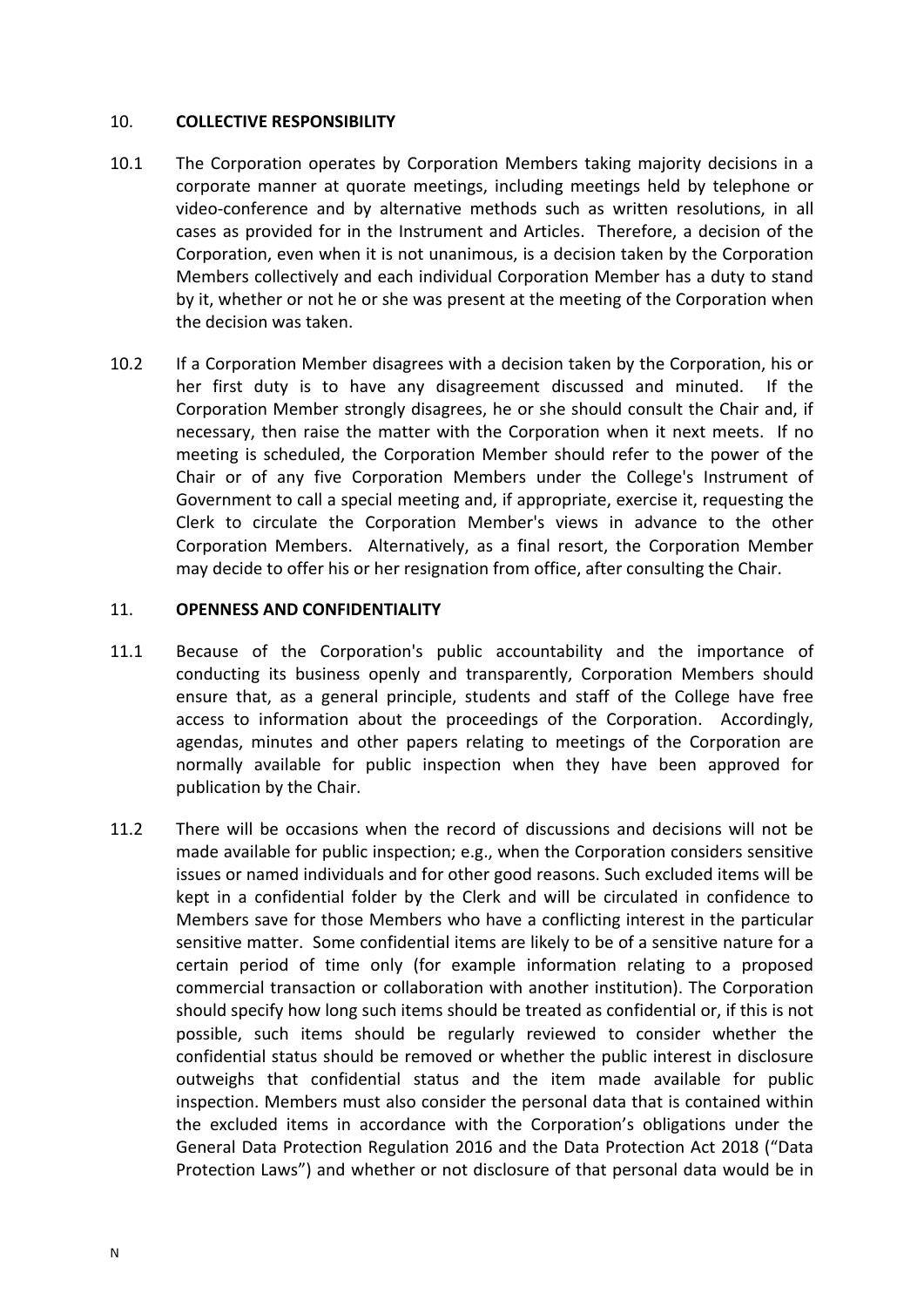breach of the Data Protection Laws or the rights and freedoms of the individual(s) in question. When considering such issues the Governors must also consider the College's publication scheme issued under the Freedom of Information Act 2000 and Environmental Information Regulations 2004. Nothing in this section overrides the College's obligation to disclose in response to a request received under these information law regimes (unless an appropriate exemption applies in each case).

- 11.3 However, staff and student Corporation Members have no right of access to minutes dealing with matters in respect of which they are required to withdraw from meetings under the College's Instrument of Government.
- 11.4 It is important that the Corporation and its committees have full and frank discussions in order to take decisions collectively. To do so, there must be trust between Corporation Members with a shared corporate responsibility for decisions. Corporation Members should keep confidential any matter which, by reason of its nature, the Chair or members of any committee of the Corporation are satisfied should be dealt with on a confidential basis.
- 11.5 Corporation Members should not make statements to the press or media or at any public meeting relating to the proceedings of the Corporation or its committees without first having obtained the approval of the Chair or, in his or her absence, the Vice Chair. It is unethical for Corporation Members publicly to criticise, canvass or reveal the views of other Corporation Members which have been expressed at meetings of the Corporation or its committees.

## 12. **COMPLAINTS**

- 12.1 In order to ensure that the affairs of the College are conducted in an open and transparent manner and that the College is accountable for its use of public funds but also to its employees, its students and the community it serves, it is important for there to be appropriate complaints procedures in place and for these to be well publicised. Corporation Members are reminded of their specific responsibility under the Articles of Government to make rules specifying the procedures in accordance with which employees may seek redress of any grievances relating to their employment, of the importance of having formal complaints procedures in place to handle issues raised by students, former students and third parties and of the legal requirement to have a whistle blowing procedure in place.
- 12.2 Under the ESFA's Conditions of Funding Agreement with Colleges (clause 15.3), students, employers and other third parties have a right to make a complaint to the ESFA in respect of the College or of any of its decisions, and this right is referred to in the College's relevant complaints and disciplinary procedures. Copies of these procedures can be obtained from the Clerk. Corporation Members in particular are reminded that under the ESFA's procedure for dealing with complaints about Post 16 Education and Training provision funded by the ESFA (November 2018) the ESFA may investigate complaints about:
	- 12.2.1 Quality, management or experience of education and training;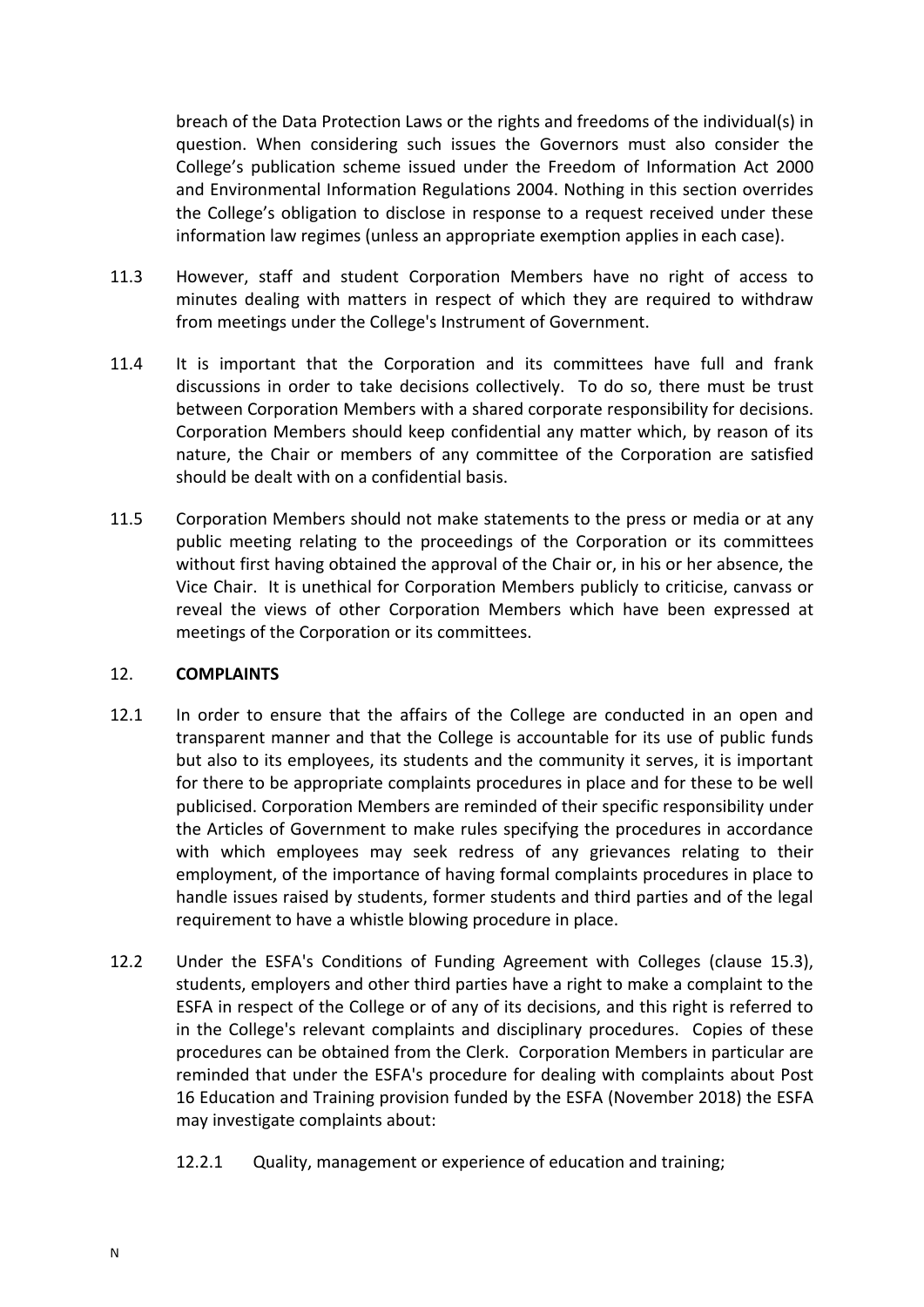- 12.2.2 Undue delay or non-compliance with published complaints procedure.
- 12.2.3 Poor administration;
- 12.2.4 The quality of assessment;
- 12.2.5 Equality and diversity issues (except where there is a more appropriate mechanism for dealing with the matter through the courts or tribunals or other organisations);
- 12.2.6 Advanced learner loans;
- 12.2.7 Apprenticeship providers from employers and
- 12.2.8 From employers, parents or other third parties on behalf o apprentice(s)

#### The ESFA will not investigate complaints about:

- 12.2.9 issues that are more than 12 months old (except for exceptional cases related to advanced learner loans)
- 12.2.10 examination results, grades, marks, assessment outcomes or curriculum content;
- 12.2.11 individual employment issues
- 12.2.12 governor or voluntary employment issues
- 12.2.13 contractual or commercial disputes or arrangements
- 12.2.14 disputes between employer and provider in relation to the apprenticeship levy
- 12.2.15 matters which are the subject of legal action or matters that are better investigated by the police
- 12.2.16 the cancellation or the reimbursement of advanced learner loans (which should be referred to the student loan company
- 12.2.17 claims for compensation, a refund of fees or costs incurred when a learner has to transfer to another provider
- 12.2.18 issues classified as serial; or
- 12.2.19 allegations of fraud, financial irregularity, whistleblowing, and allegations of incentives (which should be directed to an allegations team); and
- 12.2.20 safeguarding concerns.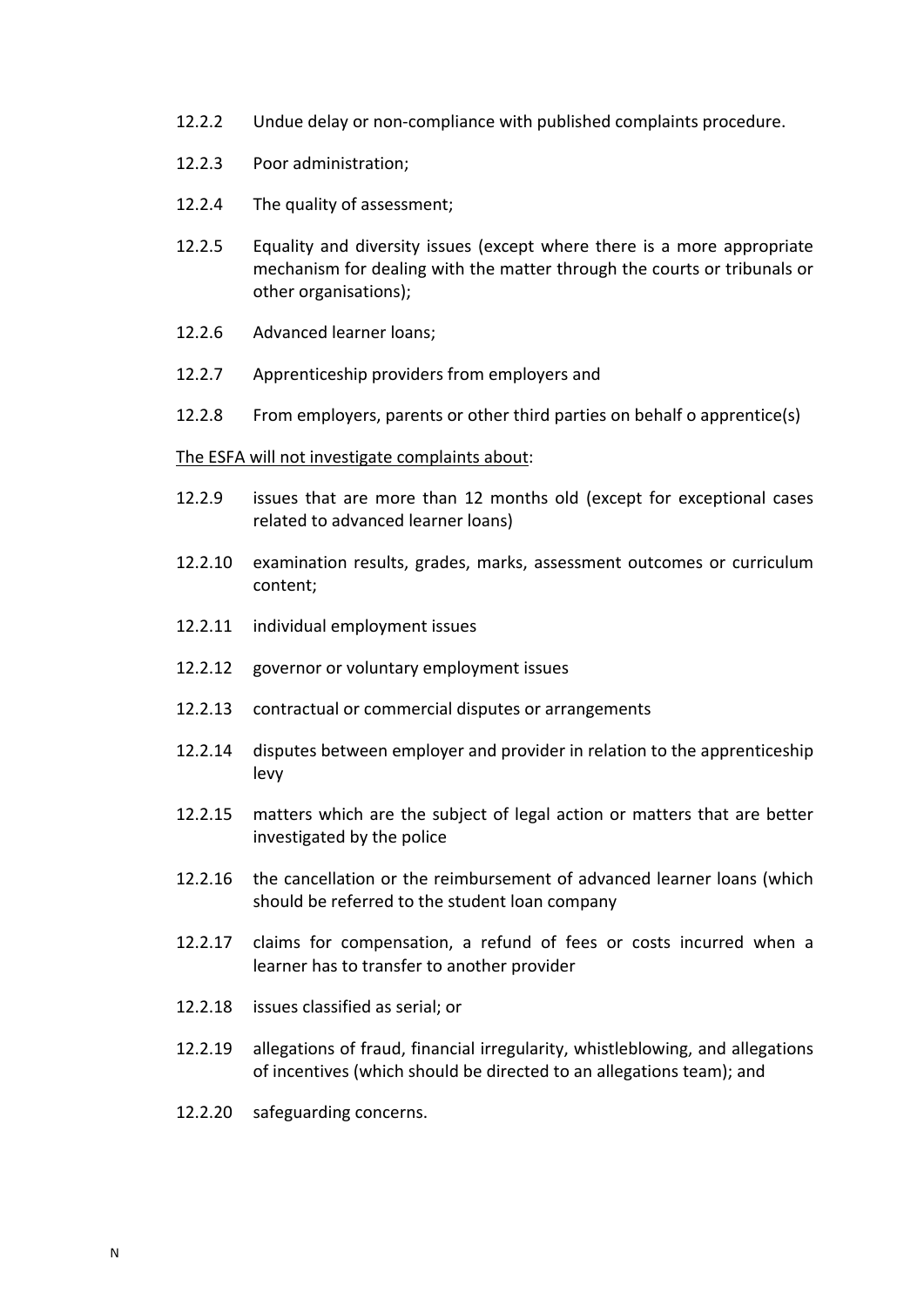#### 13. **ATTENDANCE AT MEETINGS<sup>4</sup>**

A high level of attendance at meetings of the Corporation is expected so that Corporation Members can perform their functions properly. The target attendance level is therefore set at a minimum of 80% with an expectation of 100%.

#### 14. **GOVERNANCE DEVELOPMENT**

- 14.1 The Corporation shall seek to ensure that all Corporation Members are appointed on merit, in accordance with an open selection procedure carried out by the Corporation's Search Committee, and are drawn widely from the community which the College serves so as to be representative of that community. The Corporation should have regard to the provisions relating to the membership of the Corporation in the College's Instrument of Government, the need to combat discrimination and to promote equality, and the need to make available a range of necessary skills and experience to ensure that the Corporation carries out its functions under the College's Articles of Government.
- 14.2 Corporation Members must obtain a thorough grounding in their duties and responsibilities by participating in the College's governance induction and training programmes, including regular refresher workshops.
- 14.3 In order to promote more effective governance, Corporation Members will carry out an annual review of the performance by the Corporation of its duties and responsibilities, including a review of their own performance as part of a continuing and critical process of self-evaluation.

<sup>-</sup>**<sup>4</sup>** This clause may need amendment if the Corporation has amended its Instrument and Articles to allow decisions to be taken otherwise than by meetings, e.g. by written resolution, It may be reasonable to expect Corporation members to participate fully in such alternative fora.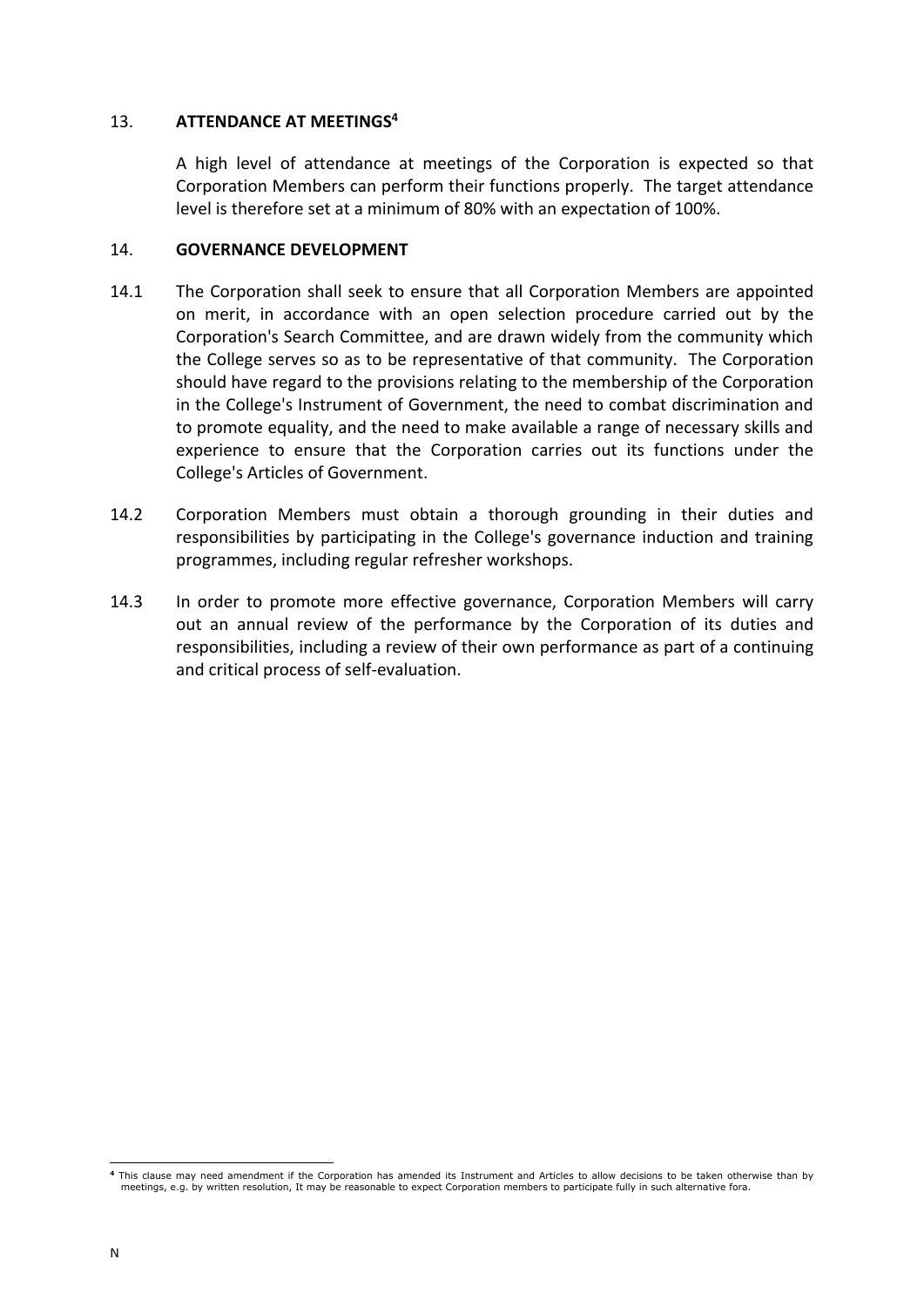## **SCHEDULE 1**

## **List of source documents**

- 1. the College's Instrument of Government;
- 2. the College's Articles of Government;
- 3. the Standing Orders and terms of reference of the Corporation and its committees;
- 4. the Financial Memorandum entered into by the College with the SFA [and the Funding Agreement entered into by the College with the EFA];
- 5. the College's Strategic Aims;
- 6. the College's Strategic Plan;
- 7. the College's policies that extend to Corporation members, including the College's policies on equal opportunities and freedom of speech, and the anti-bribery policy as required by the Bribery Act 2010, the College's policy on receiving gifts and the College's policy on conflicts of interest and the College's policy on safeguarding learners; and the College's policy on preventing people being drawn into terrorism;
- 8. the principles laid down by the Committee on Standards in Public Life (Nolan Committee) for those holding public office, namely**<sup>5</sup>** :
- 8.1 selflessness;
- 8.2 integrity;
- 8.3 objectivity;
- 8.4 accountability;
- 8.5 openness;
- 8.6 honesty; and
- 8.7 leadership.

An extract from the report of the Nolan Committee setting out these Principles in more detail is set out at Appendi[x 1;](#page-16-0)

- 9. the Joint Audit Code of Practice issued by the ESFA;
- <span id="page-15-0"></span>10. the Code of Good Governance;
- 11. the Good Governance Standard for Public Services published by the Independent Commission on Good Governance in Public Services (Good Governance Standard).

<sup>-</sup>**<sup>5</sup>** Replace the following statement with any expanded statement of core values based on the Nolan principles that the Corporation may have adopted.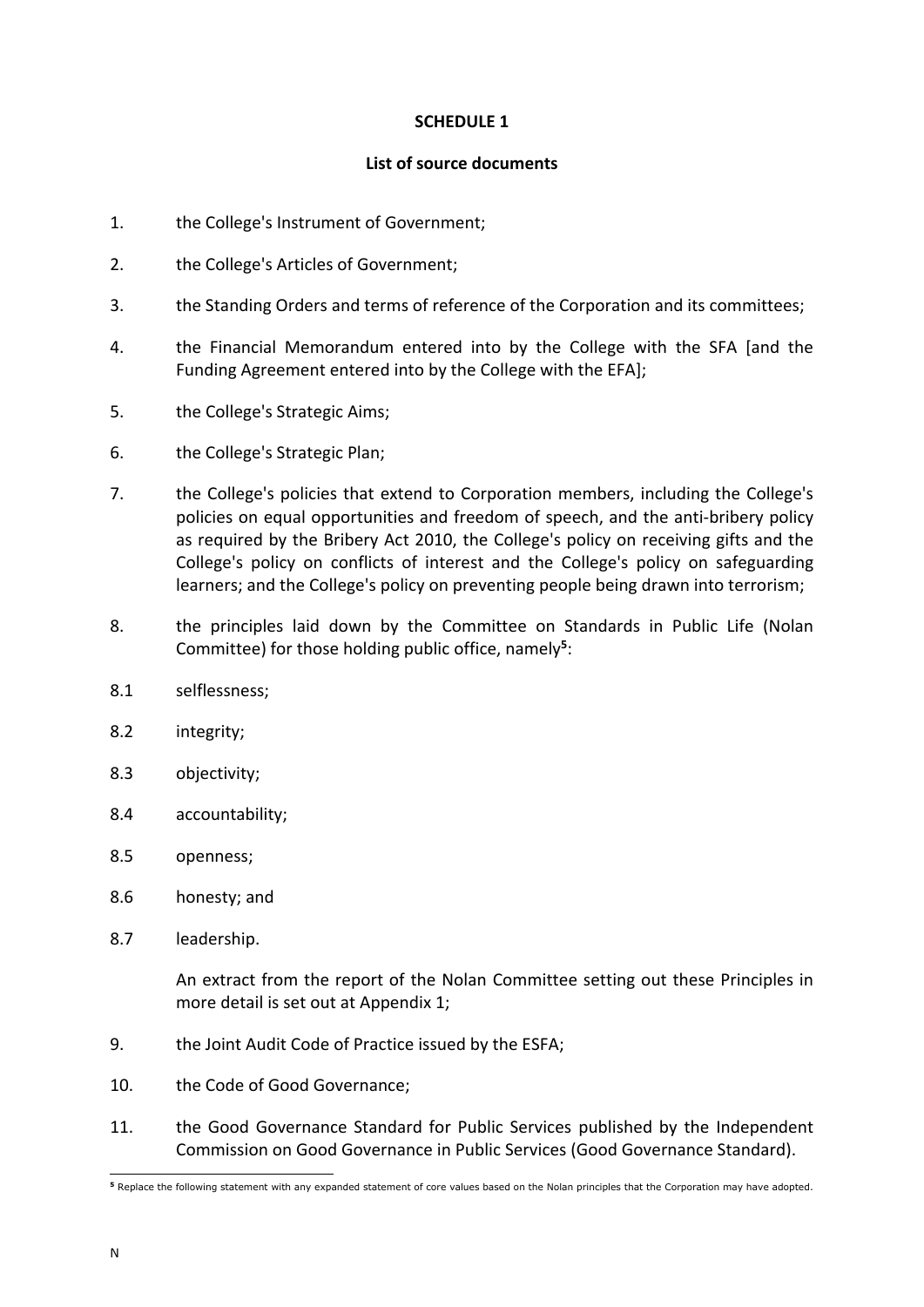An extract from the Good Governance Standard setting out the six core principles of good governance is set out at Appendix [2;](#page-18-0)

**Appendices [1](#page-16-0)** (the Seven Principles of Public Life), **[2](#page-18-0)** (Six Core Principles of Good Governance), **[3](#page-20-0)** (Responsibilities of Corporation Members), **[4](#page-22-0)** (Responsibilities of the Principal and Clerk), **[5](#page-23-0)** (Financial Memorandum of the SFA) and [6](#page-24-0) (Powers of the Corporation) are attached to this Code for reference.

# **+ AS A CORPORATION MEMBER I AGREE TO OBSERVE THIS CODE OF CONDUCT TO THE BEST OF MY ABILITIES.**

Signed:

Dated:

…………………………………….

<span id="page-16-0"></span>Name of Corporation Member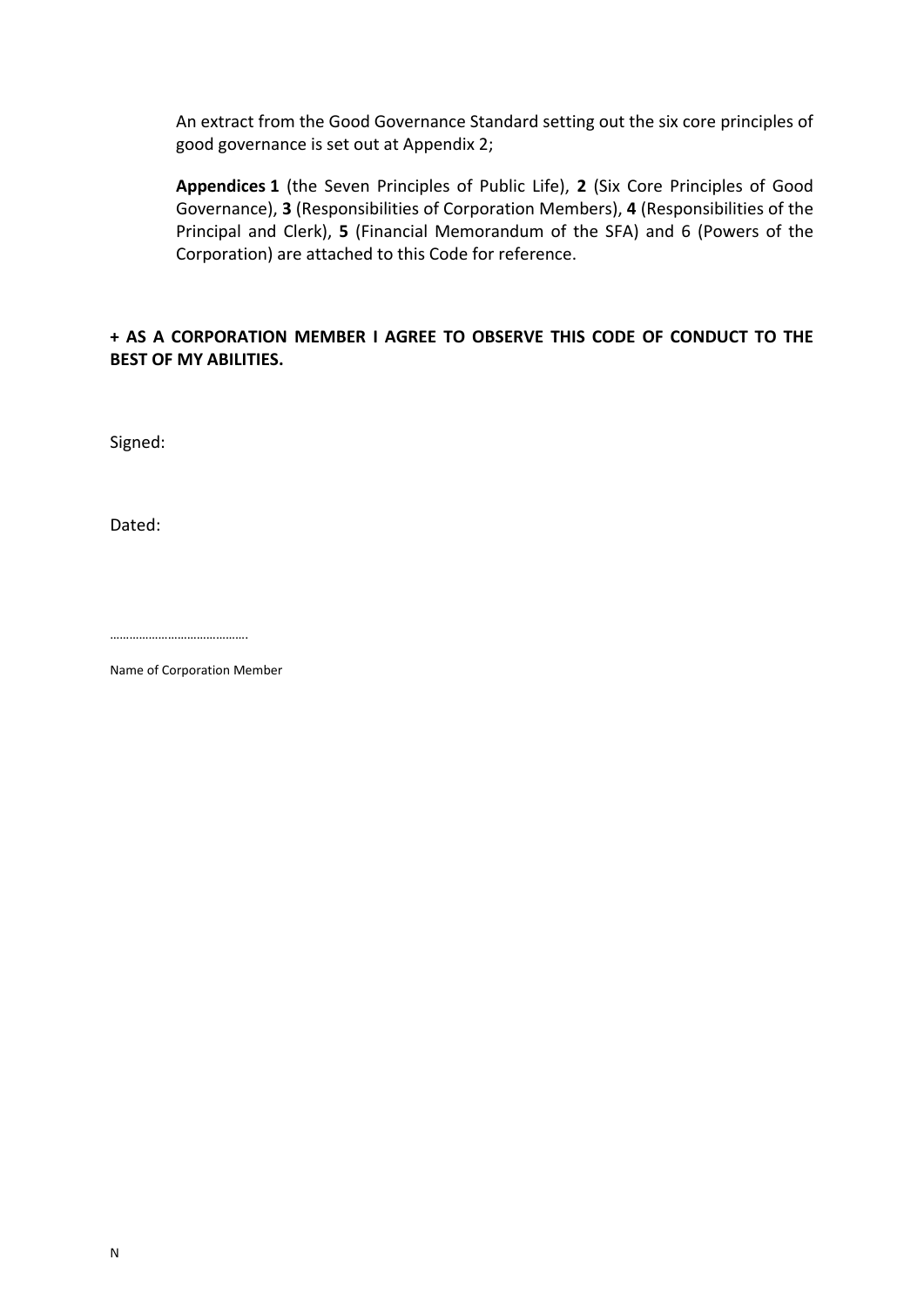## **The Seven Principles of Public Life**

The following is an extract from the Second Report of the Nolan Committee on Standards in Public Life, May 1996:

#### **SELFLESSNESS**

Holders of public office should take decisions solely in terms of the public interest. They should not do so in order to gain financial or other material benefits for themselves, their family, or their friends.

#### **INTEGRITY**

Holders of public office should not place themselves under any financial or other obligation to outside individuals or organisations that might influence them in the performance of their official duties.

## **OBJECTIVITY**

In carrying out public business, including making public appointments, awarding contracts, or recommending individuals for rewards and benefits, holders of public office should make choices on merit.

## **ACCOUNTABILITY**

Holders of public office are accountable for their decisions and actions to the public and must submit themselves to whatever scrutiny is appropriate to their office.

#### **OPENNESS**

Holders of public office should be as open as possible about all the decisions and actions that they take. They should give reasons for their decisions and restrict information only when the wider public interest clearly demands.

#### **HONESTY**

Holders of public office have a duty to declare any private interests relating to their public duties and to take steps to resolve any conflicts arising in a way that protects the public interest.

#### **LEADERSHIP**

Holders of public office should promote and support these principles by leadership and example.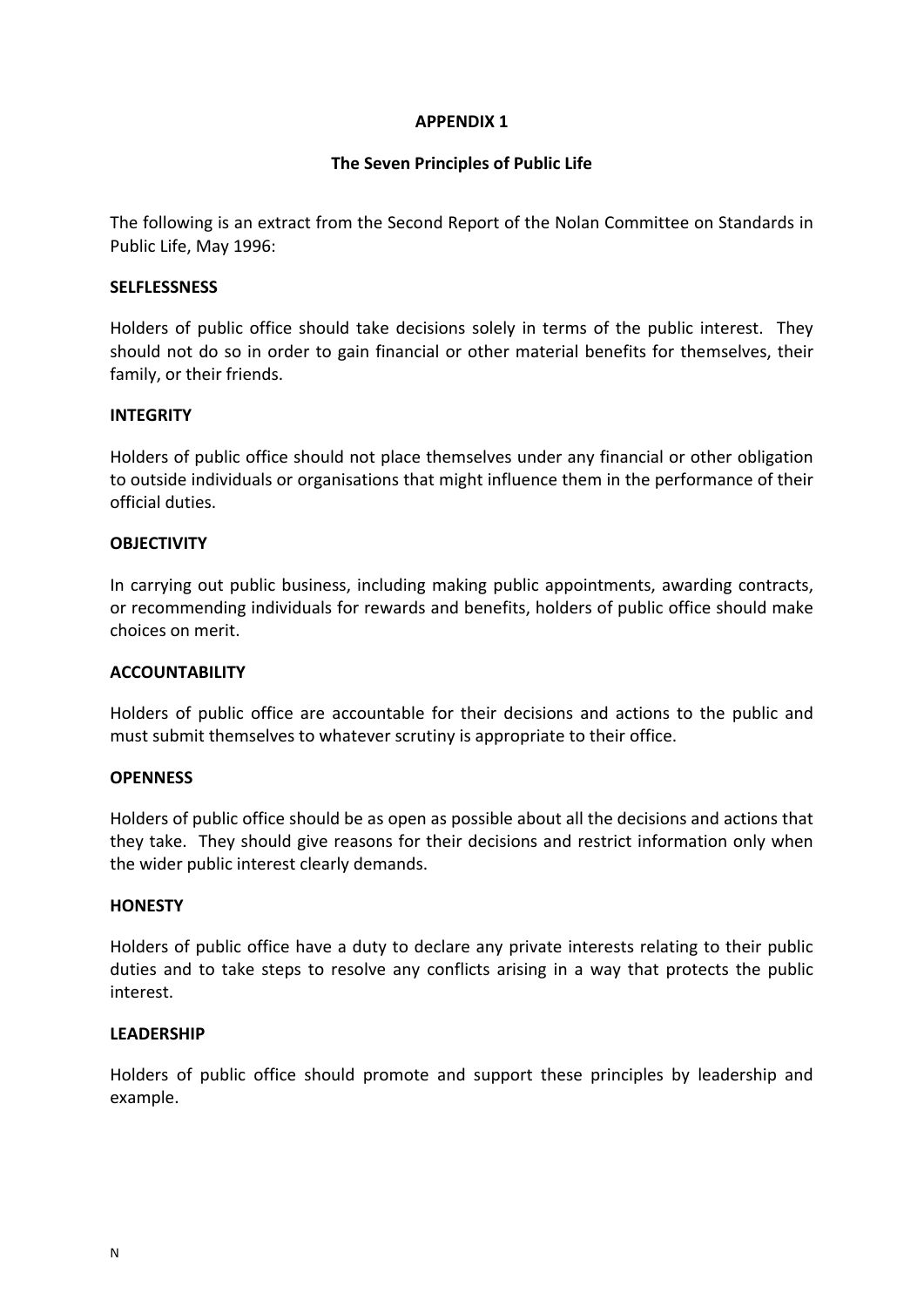## **Six Core Principles of Good Governance**

<span id="page-18-0"></span>The following is an extract from the Good Governance Standard for Public Services published by the Independent Commission on Good Governance in Public Services, January 2005:

- 1. **Good governance means focusing on the organisation's purposes and on outcomes for citizens and service users**
- 1.1 Being clear about the organisation's purposes and its intended outcomes for citizens and service users;
- 1.2 Making sure that users receive a high quality service;
- 1.3 Making sure that taxpayers receive value for money.
- 2. **Good governance means performing effectively in clearly defined functions and roles**
- 2.1 Being clear about the functions of the governing body;
- 2.2 Being clear about the responsibilities of the non-executives and the executive, and making sure that those responsibilities are carried out;
- 2.3 Being clear about relationships between the governors and the public.
- 3. **Good governance means promoting values for the whole organisation and demonstrating the values of good governance through behaviour**
- 3.1 Putting organisational values into practice;
- 3.2 Individual governors behaving in ways that uphold and exemplify effective governance.
- 4. **Good Governance means taking informed, transparent decisions and managing risk**
- 4.1 Being rigorous and transparent about how decisions are taken;
- 4.2 Having and using good quality information, advice and support;
- 4.3 Making sure that an effective risk management systems is in operation.
- 5. **Good governance means developing the capacity and capability of the governing body to be effective**
- 5.1 Making sure that appointed and elected governors have the skills, knowledge and experience they need to perform well;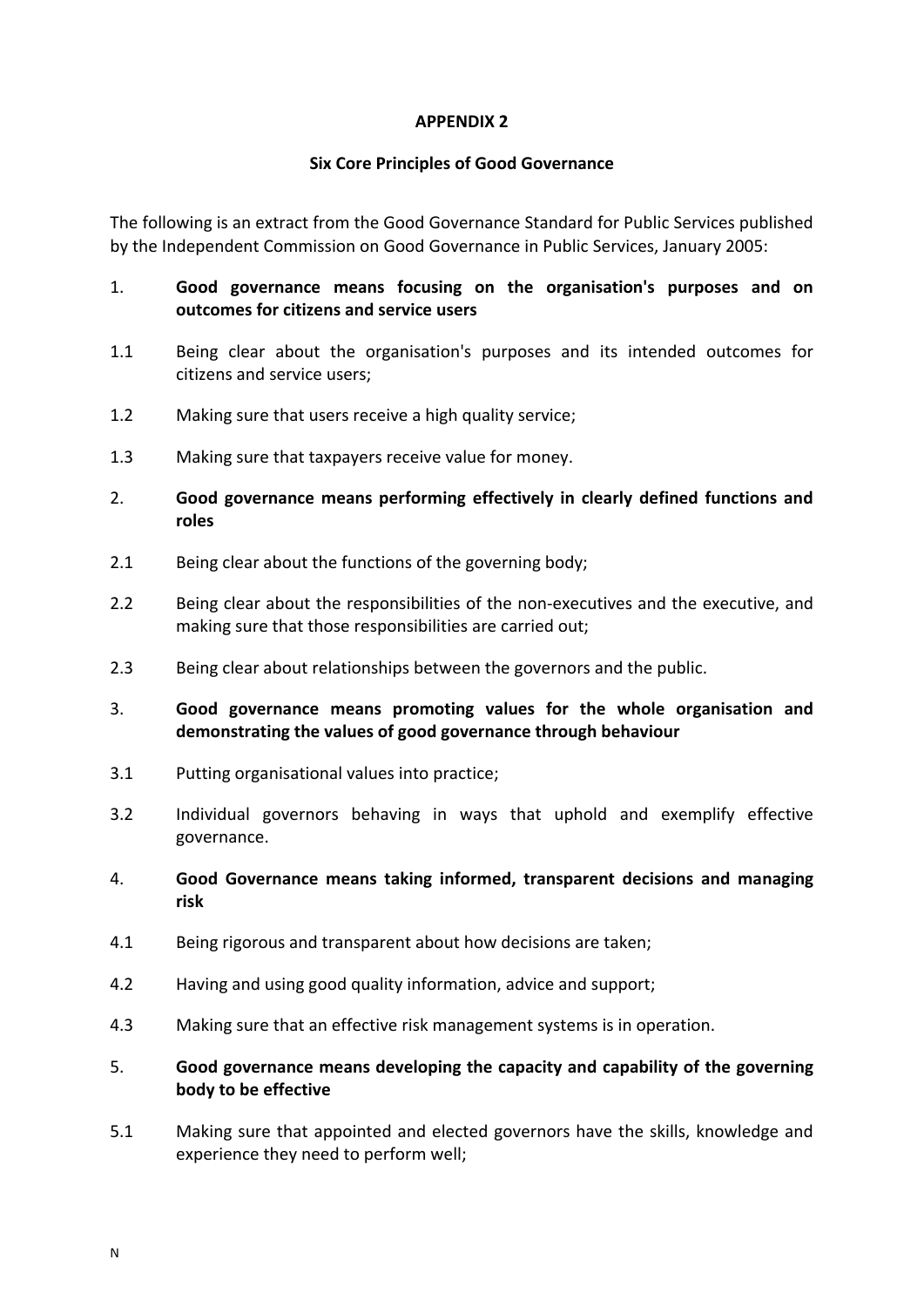- 5.2 Developing the capability of people with governance responsibilities and evaluating their performance, as individuals and as a group;
- 5.3 Striking a balance, in the membership of the governing body, between continuity and renewal.
- 6. **Good governance means engaging stakeholders and making accountability real**
- 6.1 Understanding formal and informal accountability relationships;
- 6.2 Taking an active and planned approach to dialogue with accountability to the public;
- 6.3 Taking an active and planned approach to responsibility to staff;
- 6.4 Engaging effectively with institutional stakeholders.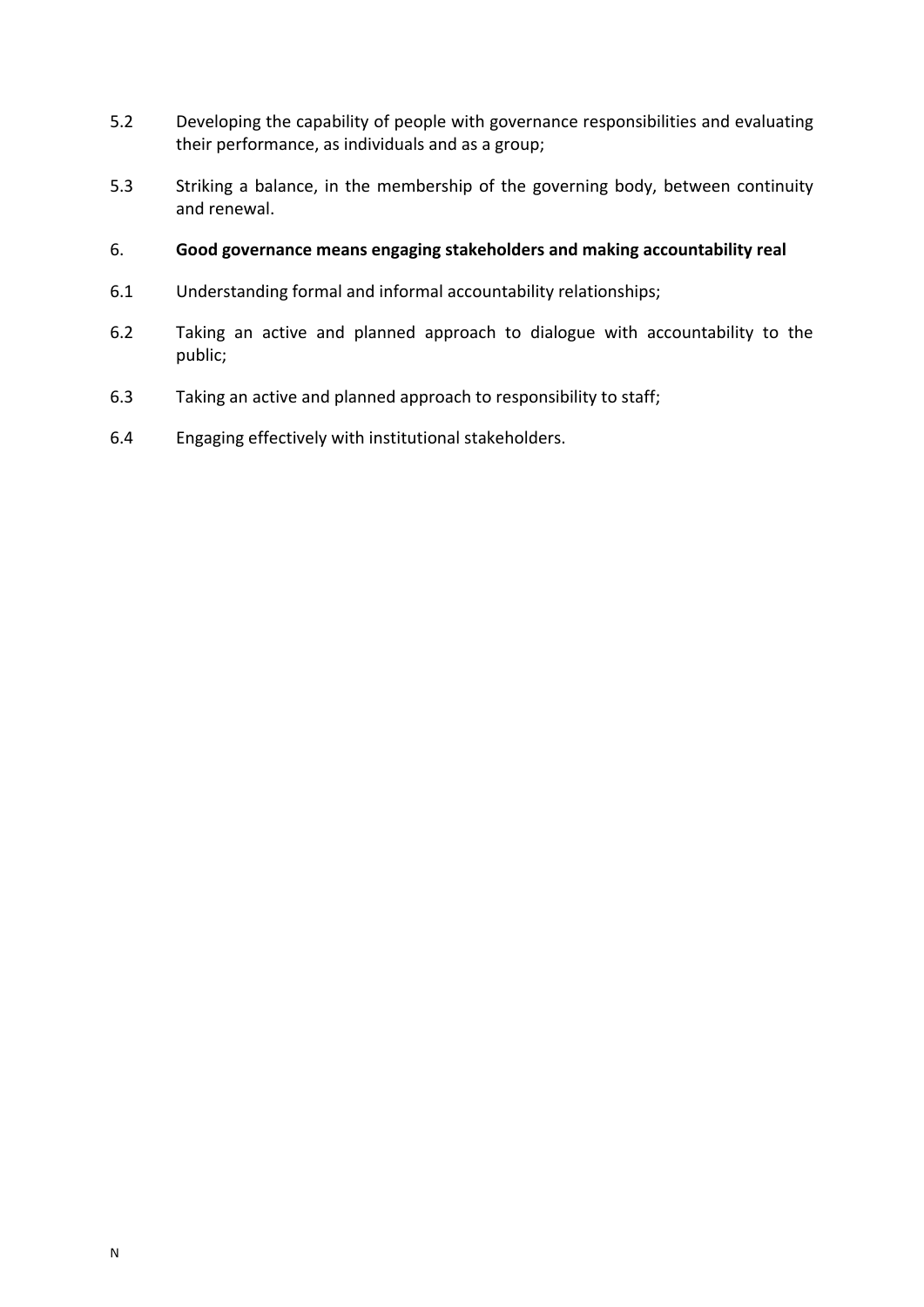# <span id="page-20-0"></span>**Summary of Main Responsibilities of [Corporation Members\*] under the Articles of Government**

## **Responsibilities that cannot be delegated are indicated with a double asterisk.**

Under the College's Articles of Government**<sup>6</sup>** the Corporation shall be responsible:

- (a) for the determination and periodic review of the educational character and mission of the institution and for oversight of its activities;
- (b) for publishing arrangements for obtaining the views of staff and students on the determination and periodic review of staff and students of the educational character and mission of the institution and the oversight of its activities;
- (c) for approving the quality strategy of the institution;
- (d) for the effective and efficient use of resources, the solvency of the institution and the Corporation and for safeguarding their assets;
- (e) for approving annual estimates of income and expenditure;
- (f) for the appointment, grading, suspension, dismissal and determination of the pay and conditions of service of the holders of senior posts and the Clerk, including, where the Clerk is, or is to be appointed as, a member of staff, the Clerk's appointment, grading, suspension, dismissal and determination of pay in the capacity as a member of staff;
- (g) for setting a framework for the pay and conditions of service of all other staff; and
- (h) for setting the policy by which the tuition and other fees payable to the College are determined (subject to any terms and conditions attached to grants, loans or other payments paid or made by the SFA).

**"Senior Post"** means the post of Principal and such other senior posts if any**<sup>7</sup>** as the Corporation Members may designate for the purposes of the Articles.

## **Responsibilities which must not be delegated**

The Articles of Government prohibit<sup>8</sup> the Corporation from delegating the following:-

(a) the determination and periodic review of the educational character and mission of the College;

<sup>-</sup>**<sup>6</sup>** The position is as set out in the 2008 Instrument and Articles. Corporations are free to amend these within the parameters set by the revised Schedule 4 Further and Higher Education Act 1992 as inserted by the Education Act 2011. Responsibilities which must be retained by the<br>corporation under the revised Schedule 4 are shown with a double asterisk. The list tha

**<sup>7</sup>** Under the revised Schedule 4 FHEA it is open to corporations not to designate any posts as senior ones.

**<sup>8</sup>** See note 6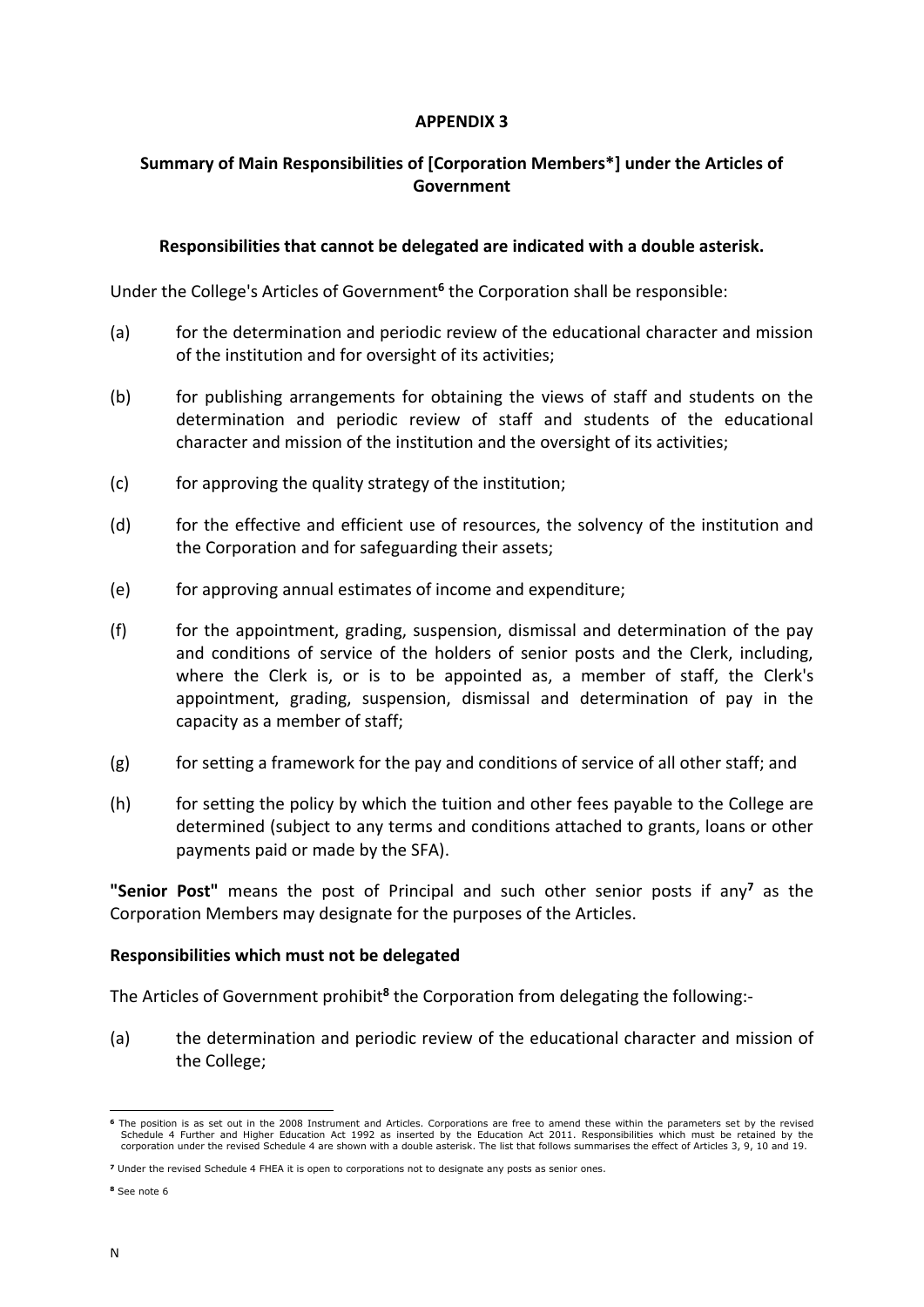- (b) the approval of the annual estimates of income and expenditure;
- (c) the responsibility for ensuring the solvency of the institution and the Corporation and the safeguarding of their assets;
- (d) the appointment of the Principal or holder of a senior post;
- (e) the appointment of the Clerk;
- (f) the modifying or revoking of the Articles of Government;
- (g) the consideration of the case for dismissal, of the Principal, the Clerk or the holder of a senior post unless such function is delegated to a committee of Members of the Corporation; and
- (h) the power to determine an appeal in connection with the dismissal of the Principal, the Clerk or the holder of a senior post unless such power is delegated to a committee of Members of the Corporation.

The Corporation may, from time to time, resolve to add other functions which must not be delegated to this list of "reserved" responsibilities.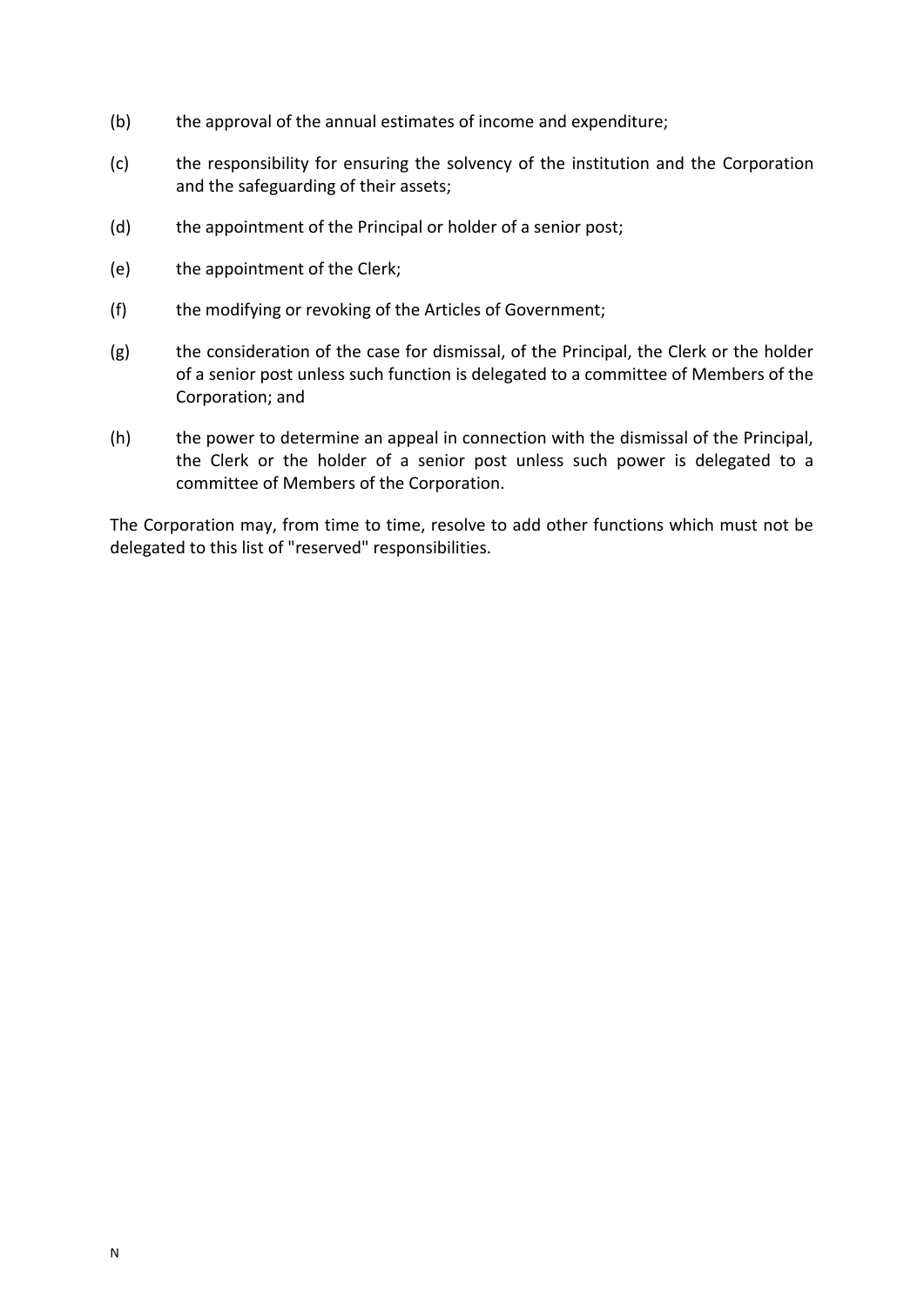## <span id="page-22-0"></span>**Summary of main responsibilities of the Principal under the Articles of Government**

Under the College's Articles of Government, the Principal shall be the Chief Executive of the College and shall be responsible for:

- (a) making proposals to the Corporation about the educational character and mission of the institution, and for implementing the decisions of the Corporation;
- (b) the determination, of the institution's academic activities and the determination of its other activities;
- (c) preparing annual estimates of income and expenditure, for consideration and approval by the Corporation, and the management of budget and resources within the estimates approved by the Corporation;
- (d) the organisation, direction and management of the institution and leadership of the staff;
- (e) the appointment, assignment, grading, appraisal, suspension, dismissal, and determination, within the framework set by the Corporation, of the pay and conditions of service of staff, other than the holders of senior posts or the Clerk, where the Clerk is also a member of the staff; and
- (f) maintaining student discipline and, within the rules and procedures provided for within these Articles, suspending or expelling students on disciplinary grounds and expelling students for academic reasons.

## **Summary of main responsibilities of the Clerk under the Articles of Government.**

Under the College's Articles of Government, the Clerk shall be responsible for advising the Corporation with regard to:

- (a) the operation of its powers;
- (b) procedural matters:
- (c) the conduct of its business; and
- (d) matters of governance practice.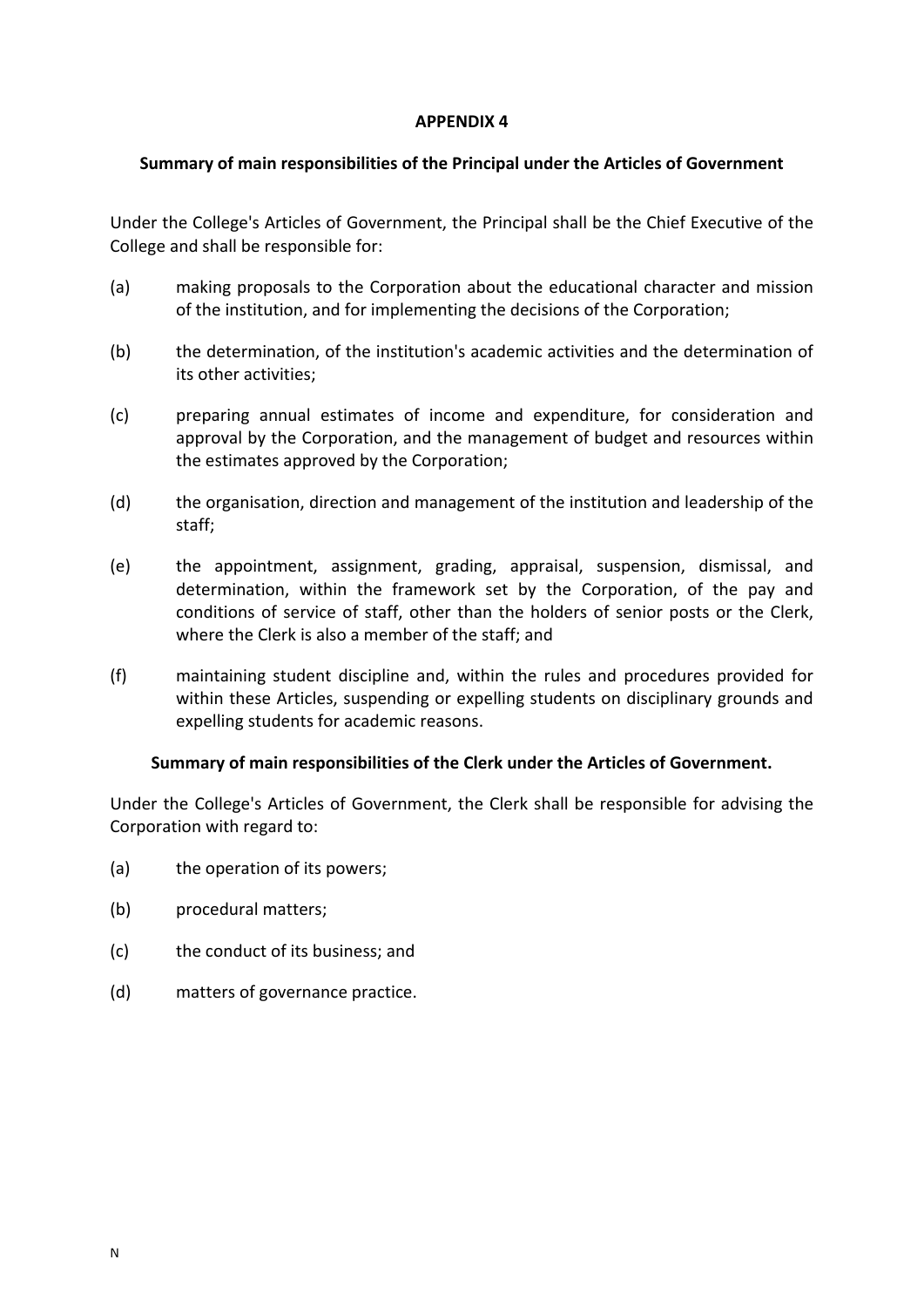## **Summary of the ESFA's College Funding Framework**

<span id="page-23-0"></span>1. In 2019 to 2020 FE funding will be contracted using a new contract framework.

2. The purpose of the new framework is to:

2.1 reduce the number of separate agreements that providers will hold with ESFA;

2.2 ensure consistency across ESFA agreements

2.3 update the contracts with the latest commercial best practice.

3. The new framework will be used for all FE funding except for levy apprenticeships and European Social Fund.

4. The ESFA will start to roll the framework out in May 2019 with the Advanced Learner Loans and add further allocated funding for the 2019 to 2020 funding year in the summer. It also intends to move the procured AEB and non-levy apprenticeships funding across to this framework in the summer of 2019.

5. The agreements are formed of a main terms and conditions document and schedules. Further information about the new framework can be accessed here:

<https://www.gov.uk/guidance/esfa-education-andskills-contracts-2019-to-2020>

6. Schedule 9 of the Conditions of Funding Agreement sets out the key issues for Governors to take account of. Nevertheless, all governors should ensure that they have reviewed and are familiar with the Funding Agreement in its entirety and any other ESFA agreement that applies to the College.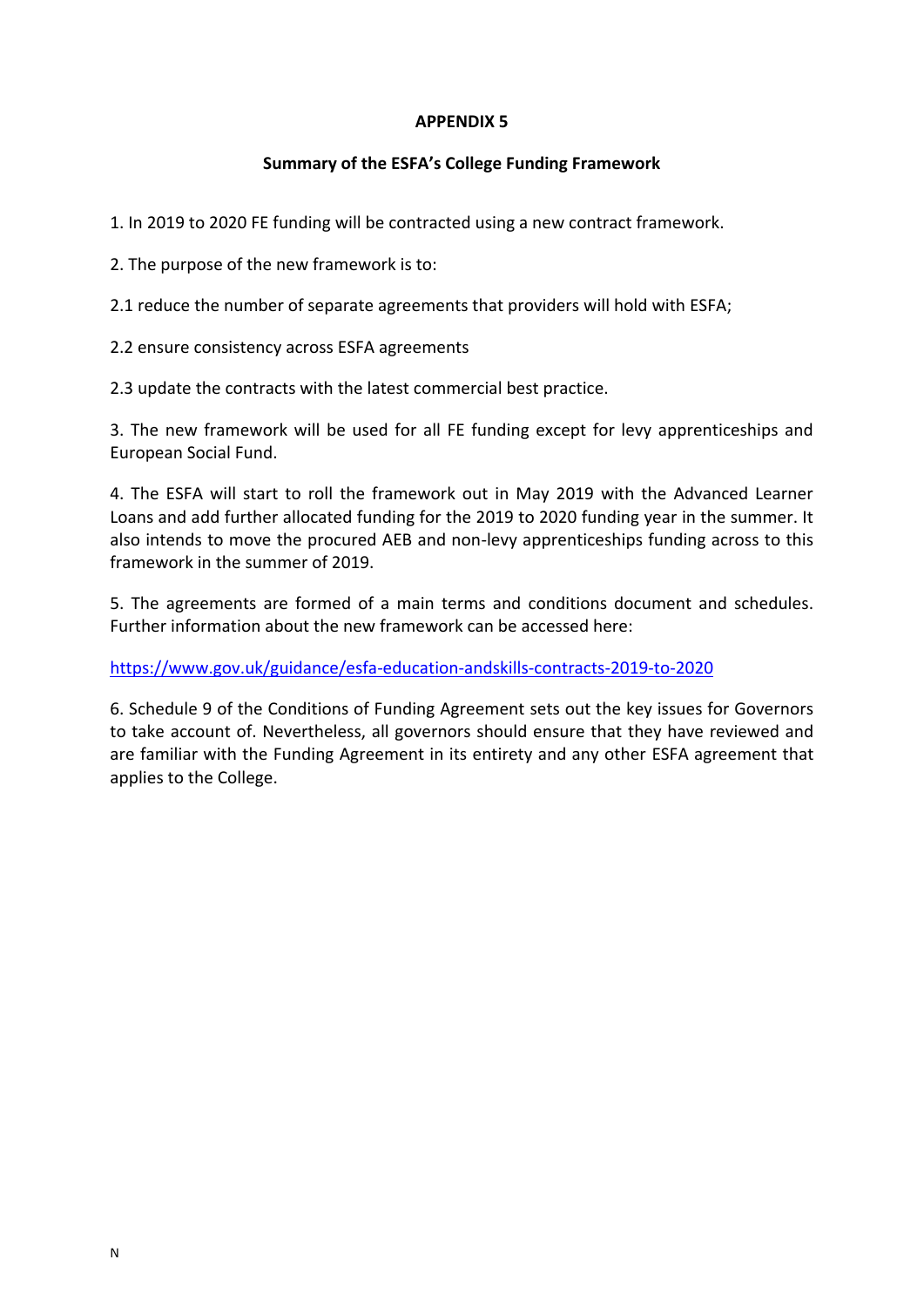#### **Summary of the Statutory Powers of the Corporation**

#### <span id="page-24-0"></span>**PRINCIPAL POWERS**

Under section 18(1) of the Further and Higher Education Act 1992 a further education corporation may:

- (a) provide further and higher education;
- (b) provide secondary education suitable to the requirements of persons who have attained the age of 14 years, or provide secondary education or participate in the provision of secondary education at a school (subject to the consultation with the appropriate local education authority); and
- (c) supply goods or services in connection with their provision of education.

These powers are known as the Corporation's "principal powers".

#### **SUPPLEMENTARY POWERS**

Under section 19 of the 1992 Act the Corporation may do anything which appears to it to be necessary or expedient for the purpose of or in connection with the exercise of any of the principal powers conferred by section 18 of the Act, including in particular the following powers:

- (a) to acquire and dispose of land and other property;
- (b) to enter into contracts, including in particular:
	- (i) contracts for the employment of teachers and other staff for the purposes of or in connection with carrying on any activities undertaken in the exercise of the Corporation's principal powers; and
	- (ii) contracts with respect to the carrying on by the Corporation of any such activities;
- (c) to form, participate in forming or invest in a company or become a member of a charitable incorporated organisation;
- (d) to borrow such sums as the Corporation thinks fit for the purposes of carrying on any activities it has power to carry on or to meet any liability transferred to it under sections 23 to 27 of the 1992 Act (i.e. when the College achieved its corporate independence on 1st April 1993) and, in connection with such borrowing, the power to grant any mortgage, charge or other security in respect of any land or other property of the Corporation;